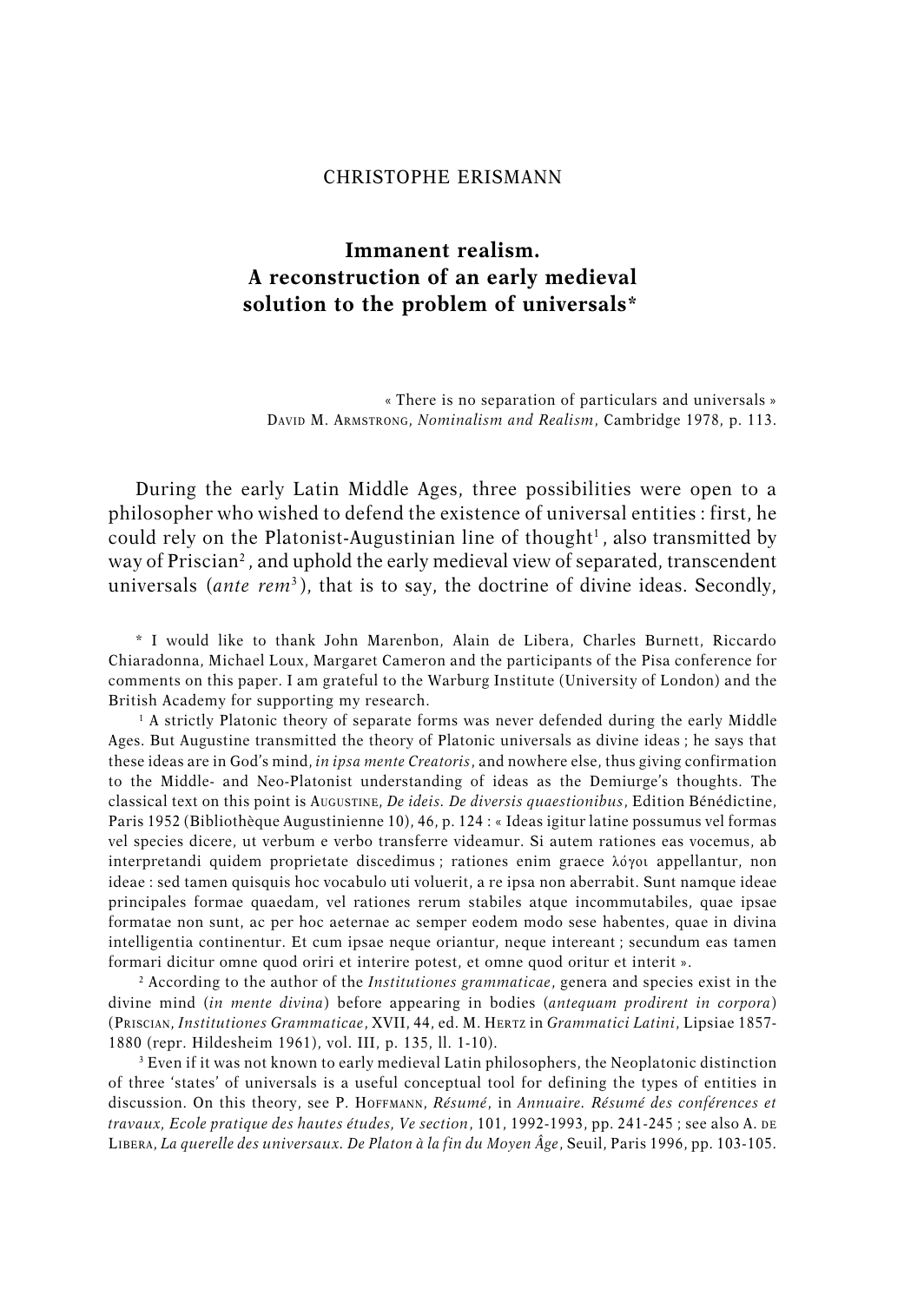he could defend the position sometimes called conceptualism, known today as abstractionism, which advocates *post rem* universals, that is to say, universals which only exist in the mind and are the products of abstraction. Thirdly, he could defend immanent universals which exist in the individuals, *in re*. The first answer is theological in nature, the second logical and epistemological, and the third ontological. These answers do not exclude each other : they can be combined<sup>4</sup> . Nevertheless, the decision to emphasise one over the others reveals a fundamental orientation of thought and a genuine theory of universals.

During the early Middle Ages, the second solution, that is, the abstract Aristotelian universal, was defended by Boethius, in his second commentary to Porphyry, and, in a different way, by Peter Abelard<sup>5</sup>. The theory of divine ideas was generally accepted by all the thinkers of the early Middle Ages, even by such an anti-realist as Abelard<sup>6</sup>. It seems to have been considered as a theological doctrine and not as a philosophical position in need of being defended or justified. The third solution, the defence of immanent universals, that is, of entities which exist, as opposed to being only concepts, and which exist *in* individuals, and have the same degree of reality as the individuals, is what I will call ontological realism. It is on the existence of such entities that the early medieval and twelfth-century debate on universals was centred. The existence of divine ideas was indisputable, being part of Christian dogma ; neither was there any attempt to deny the existence of universal concepts.

The doctrine of immanent universals, which relies for its textual sources upon Porphyry's *Isagoge* and Aristotle's *Categories*, was defended mainly by

4 A systematic presentation of all the possible combinations of the different doctrines was not given during the early Middle Ages. But it can be found in Neoplatonic Scholasticism and, later, in the work of Albertus Magnus, following the Latin reception of Avicenna : see A. DE LIBERA, *Albert le Grand et le platonisme. De la doctrine des idées à la théorie des trois états de l'universel*, in E. P. BOS, P. A. MEIJER eds., *On Proclus and his Influence on Medieval Philosophy*, Brill, Leiden-New York 1992, pp. 89-119 ; ID., *Théorie des universaux et réalisme logique chez Albert le Grand*, « Revue des sciences philosophiques et théologiques », 65, 1981, pp. 55-74 ; ID., *Métaphysique et noétique. Albert le Grand*, Vrin, Paris 2005, pp. 211-264. See also E.-H. WEBER, *Le thème avicennien du triple universel chez quelques maîtres du XIIIe siècle latin*, in A. DE LIBERA, A. ELAMRANI-JAMAL, A. GALONNIER eds., *Langages et philosophie. Hommage à Jean Jolivet*, Vrin, Paris 1997, pp. 257-280.

5 An excellent study of the history of this solution has been given by A. DE LIBERA, *L'art des généralités. Théories de l'abstraction*, Aubier, Paris 1999. See also J. MARENBON, *Boethius*, Oxford University Press, Oxford, 2003 pp. 23-32.

6 See J. JOLIVET, *Non-réalisme et platonisme chez Abélard*, in AA. VV., *Abélard et son temps*, Les Belles Lettres, Paris 1981, pp. 175-195 ; and, for a criticism of Jolivet's views, J. MARENBON, *The Platonisms of Peter Abelard*, in L. BENAKIS ed., *Néoplatonisme et philosophie médiévale*, Brepols, Turnhout 1997, pp. 109-129.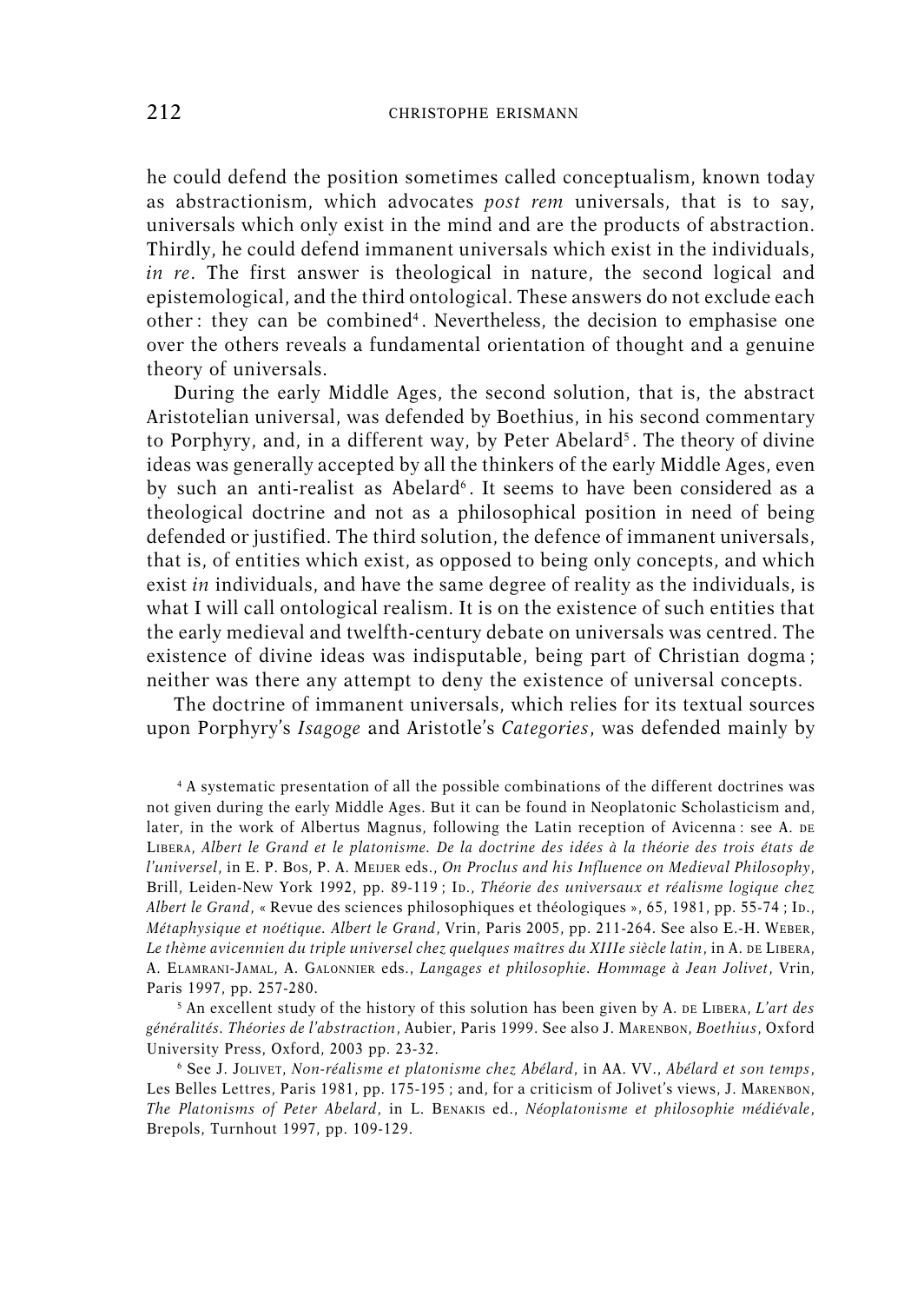four authors: John Scottus Eriugena<sup>7</sup>, Anselm of Canterbury<sup>8</sup>, Odo of Cambrai<sup>9</sup> and William of Champeaux<sup>10</sup> . I have given elsewhere a detailed analysis of the sources, the history and the coherence of this doctrine<sup>11</sup>. In this paper, I wish to examine the philosophical implications underlying the notion of immanence on which this version of realism rests. In order to do this, I will consider two very close versions of ontological realism, those of Anselm of Canterbury and Odo of Cambrai. Ontological realism is common to all four authors. My decision to consider only two of them is not based on any significant doctrinal difference in their defence of realism. Ontological realism

7 On Eriugena's realism, see J. MARENBON, *From the circle of Alcuin to the school of Auxerre*, Cambridge University Press, Cambridge 1981, pp. 78-83 ; K. ESWEIN, *Die Wesenheit bei Johannes Scottus Eriugena. Begriff, Bedeutung und Charakter der "essentia" oder "oujsiva" bei demselben*, « Philosophisches Jahrbuch », 43, 1930, pp. 189-206 ; C. ERISMANN, Generalis essentia. *La théorie érigénienne de l'*ousia *et le problème des universaux*, « Archives d'histoire doctrinale et littéraire du Moyen âge », 69, 2002, pp. 7-37 and ID., Processio id est multiplicatio. *L'influence latine de l'ontologie de Porphyre : le cas de Jean Scot Erigène*, « Revue des Sciences Philosophiques et Théologiques », 88, 2004, pp. 401-460. See also B. MAIOLI, *Gli Universali. Storia antologica del problema da Socrate al XII Secolo*, Bulzoni, Roma 1974, pp. 147-162 (« Scoto Eriugena. La dialettica reale ») ; C. ALBANESE, *Il pensiero di Giovanni Eriugena*, Principato, Messina 1929, pp. 125-155.

8 On Anselm, cf. Y. IWAKUMA, *The Realism of Anselm and his Contemporaries*, in D. E. LUSCOMBE, G. R. EVANS eds., *Anselm. Aosta, Bec and Canterbury*, Sheffield Academic Press, Sheffield 1996, pp. 120-135. See also C. ERISMANN, Collectio proprietatum. *Anselme de Canterbury et le problème de l'individuation*, « Mediaevalia. Textos e estudos », 22, 2003, pp. 55-71.

9 Odo is maybe the least known of the early medieval realists ; but he is one of the most interesting thinkers of this group, given his clear formulation of the realist doctrines. Born in Orléans in 1060, he was master at Tournai, and restored the community of St. Martin of Tournai (1092-1105). In 1105, he became bishop of Cambrai and died in 1113. See J. J. LABIS, *Le bienheureux Odon, évêque de Cambrai, son école à Tournay, son réalisme et l'application qu'il en fait au dogme du péché originel*, « Revue catholique », 14, 1856, pp. 445-460, 519-526, 574-585 ; and more recently, T. GREGORY, *La dottrina del peccato originale e il realismo platonico : Oddone di Tournai*, « Studi Storici », Istituto Storico Italiano per il Medio Evo, 26-27, 1958, pp. 31-51 ; E. BERTOLA, *Odone di Tournai (o di Cambrai) ed il problema degli universali*, « Rivista di Filosofia neo-scolastica », 69, 1977, pp. 20-35 ; A. THOMPSON, *The Debate on Universals before Peter Abelard*, « Journal of the History of Philosophy », 33, 1995, pp. 409-430 ; I. M. RESNICK, *Odo of Tournai, the Phoenix, and the Problem of Universals*, « Journal of the History of Philosophy », 35, 1997, pp. 355-374.

<sup>10</sup> Some useful remarks can be found on the realism of William of Champeaux in J. E. BROWER, K. GUILFOY eds., *The Cambridge Companion to Abelard*, Cambridge University Press, Cambridge 2004 : J. MARENBON, *Life, milieu and intellectual contexts*, pp. 13-44, at pp. 27-34 ; P. KING, *Metaphysics*, pp. 65-125, at pp. 66-67 ; and Y. IWAKUMA, *Influence*, pp. 305-335.

<sup>11</sup> See C. ERISMANN, *La genèse du réalisme ontologique durant le haut Moyen âge. Etude doctrinale des théories réalistes de la substance dans le cadre de la réception latine des* Catégories *d'Aristote et de l'*Isagoge *de Porphyre (850-1110)*, Doctoral thesis of the Ecole Pratique des Hautes Etudes - Université de Lausanne, to be published by Vrin, *Sic et Non* series, Paris. This study contains an analysis of Anselm's and Odo's realist ontology, a consideration of the relevant passages and a discussion of secondary literature.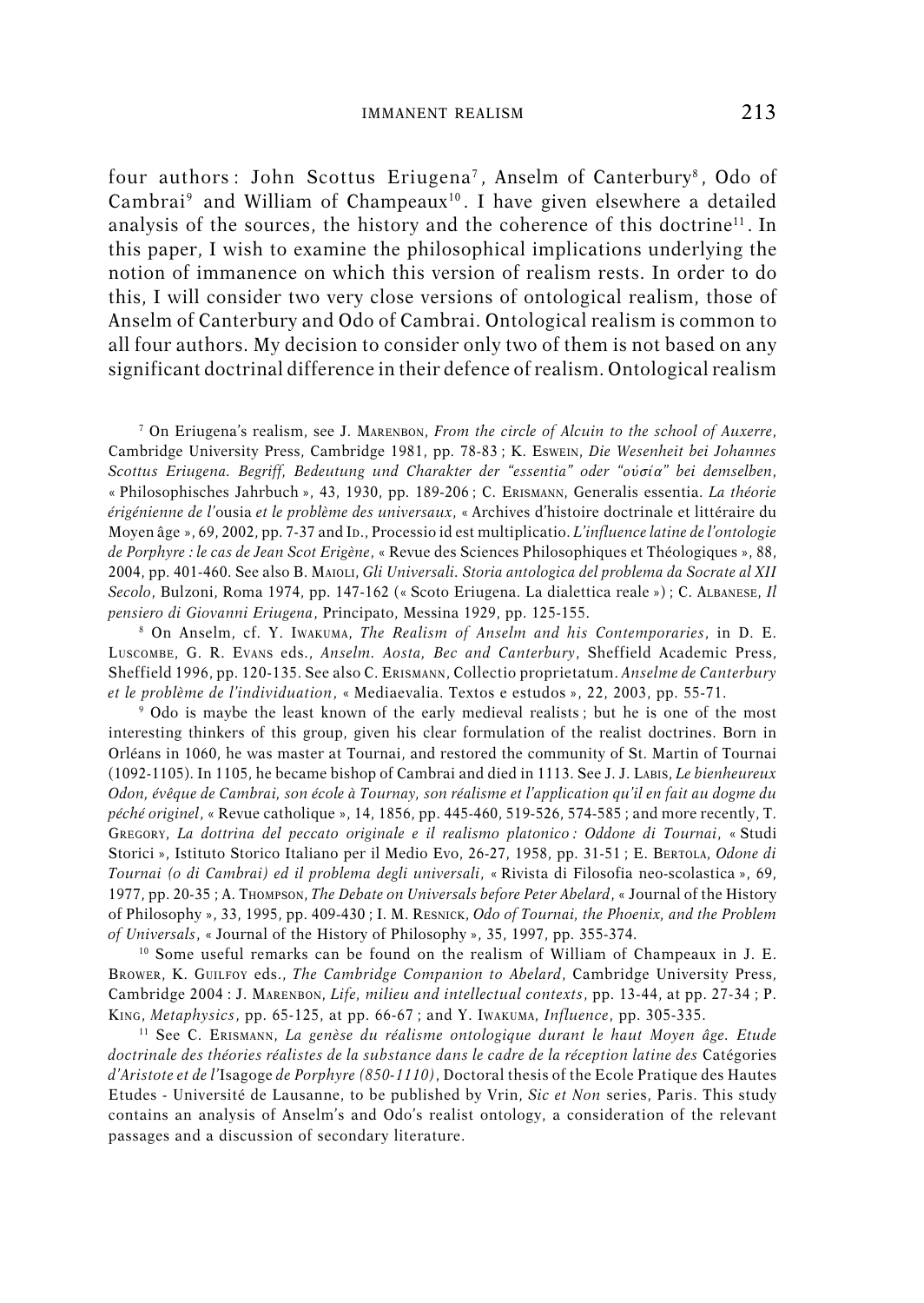was used as a tool in some very different philosophical projects — in the case of Eriugena for a general metaphysical system, for Anselm and Odo in a problem essentially theological in nature<sup>12</sup>; in the case of William for the teaching of dialectic. So my criterion of selection is not taken from the realist doctrine itself, but rather from the chronological period and intellectual project in which it was used. On these two points, Anselm and Odo are very close<sup>13</sup> . The two texts which will be at the centre of my analysis — the *De conceptu virginali et originali peccato* of Anselm and the *De peccato originali* of Odo — were both written at the end of the eleventh century and are doctrinally very homogeneous. I shall not discuss problems of dating ; what I can say, though, is that the order in which these two texts were written is not known with certainty, and that there are good reasons to doubt the generally accepted idea that Anselm's was written first. The subject matter of the two texts is also very close : they both deal with the question of original  $\sin^{14}$ . In

 $12$  My analysis on this point follows that of A. Thompson : « Between 1080 and 1120, a realist understanding of universals did enjoy the support of the most influential writers and teachers of Western Christendom. These included St. Anselm of Canterbury, who treated universals in his *Epistola de Incarnatione Verbi*, and Odo of Cambrai, whose analysis appeared in his *De Peccato Originali*. Both men wrote as theologians, and both believed that some version of realism was necessary for theological orthodoxy » (*The Debate on universals* cit., pp. 413-414).

<sup>13</sup> G. Evans highlights the community of knowledge and the intellectual proximity between Anselm and Odo in *Anselm and a New Generation*, Clarendon Press, Oxford 1980, p. 141 : « He [i.e. Odo of Cambrai] and Anselm worked in much the same climate of thought as theologians, and it is clear that Odo had access to a range of sources and a knowledge of what was topical which was very like that of Anselm ».

 $14$  The answer to the question of original sin and its transmission, which was defended by Odo and Anselm, is based on a realist, immanent theory of universals. The argument is basically the following : when the individual (or person) Adam sinned, man (the specific universal) also sinned (« cum Adam peccavit, homo peccavit » according to Anselm in the *De conceptu virginali*, 23, p. 165, ll. 12-13). This transition from the individual to the universal, the fact that a nature can be affected by the action of one or several individuals that belong to it, is made possible by the strict immanence which Anselm and Odo defend. Such a theory presupposes the existence of the common nature (realism) and the existence of the universal in its instantiations (immanence). It is upon this that Anselm and Odo rely when they say that, at a time when the only humans were Adam and Eve, the entire human nature existed in them. Both Adam and Eve sinned, which means that all the individuals sinned, thus the nature itself sinned, since it only exists in its instantiations. — The problem of the transmission of sin is consequently easy to answer : if the nature has been corrupted by Adam's sin, any individual to receive human nature (without which it could *not* be a man) will receive a corrupted nature. See for example ODO OF CAMBRAI, *De peccato originali*, 1088 CD : « Et si peccavit Adam, peccavit homo ; quia si peccavit ipse homo, peccavit humana natura, quae est homo. Sed humana natura tota tunc erat in ipso, nec usquam erat alibi specialis homo. Cum ergo peccavit persona, scilicet ipse homo, peccavit tota natura, scilicet communis homo. Et in peccato personae, culpabilis factus est homo communis naturae. Et qualem Adam fecit humanam naturam in se, talem posteris eam tradidit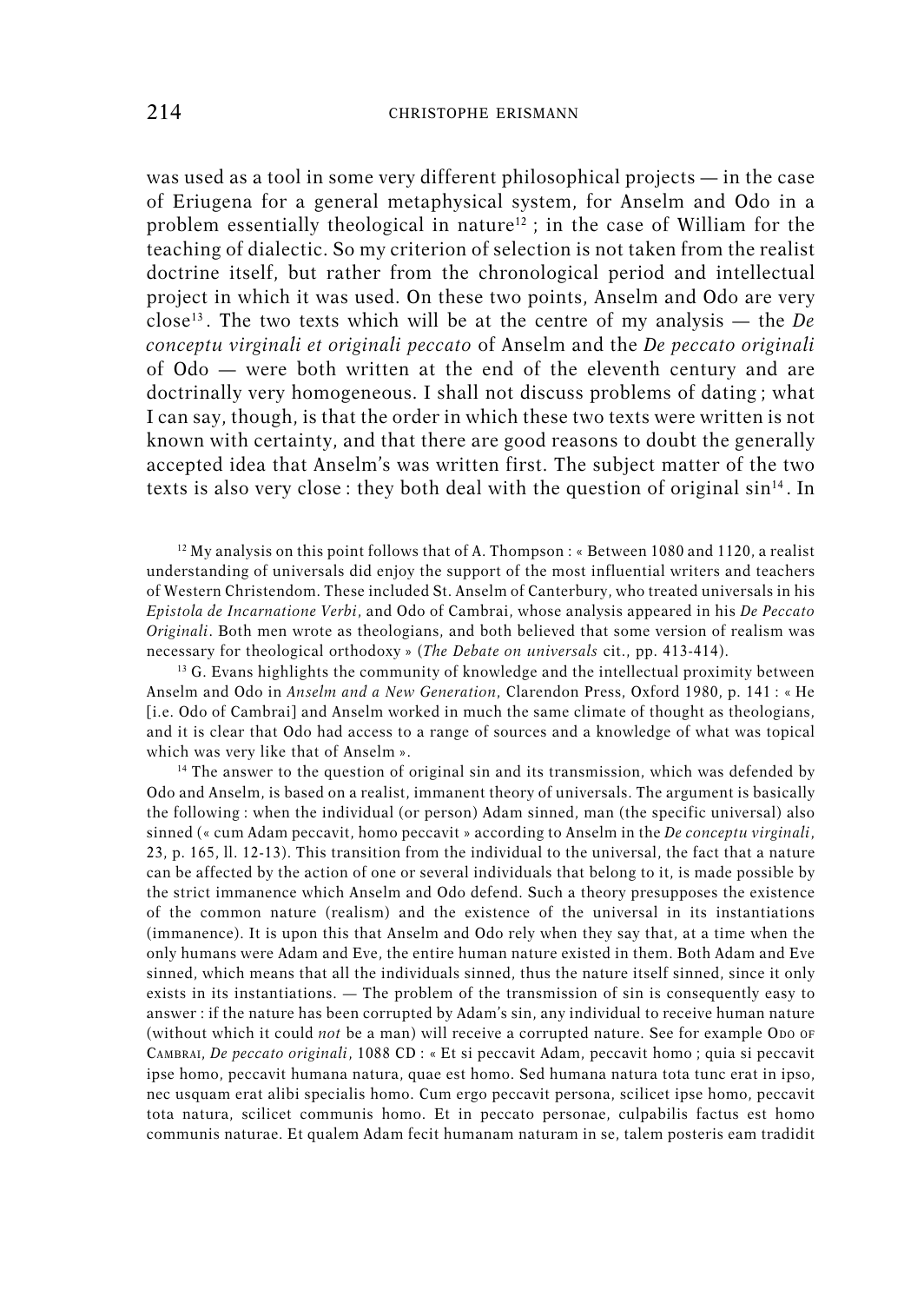both cases, a discussion of the ontological status of the first man sets the framework in which the authors advance their realist theses. The argument of my paper has three stages : 1) I shall give a brief outline of the context in which the problem of universals presented itself during the early Middle Ages ; 2) I shall examine the central tenet of immanent realism : the ontological interdependence of universals and particulars (the rejection of uninstantiated universals on the one hand and the rejection of the possibility of individuals not belonging to any genus or species on the other hand) ; 3) I will conclude with some remarks concerning the philosophical implications that derive from choosing the solution based on immanence.

#### I. COMMON ENTITIES

The problem of universals as it was understood during the early Middle Ages was not the problem of the nature of properties and relations as it is today, but the problem of natural kinds<sup>15</sup>. It was a question defined by two texts, Aristotle's *Categories* and Porphyry's *Isagoge*, about the nature of Aristotelian secondary substances, that is genera and species. It is important to note that in neither of these fundamental texts can the word 'universal' ( $\kappa \alpha \theta$  *i* $\lambda$ ov, *universale*) be found. Following Boethius, the problem centres on the notion of community or, more precisely, of common natures. So the early medieval version of the problem of universals can be expressed by the following question : Should we admit the existence of entities common to

<sup>15</sup> The problem is that of *kinds*, that is, of entities that individuals instantiate by belonging to them, and not properties that things exemplify by possessing them.

post se ». — The idea of natural sin which is so important both to Odo and Anselm can only be accepted if accompanied by a realist, immanent theory of common natures, such as the one analysed in this article. We have here a paradigmatic case of integrating philosophical theses in the solution to what is both a theological and dogmatic problem and a scriptural challenge (the exegesis of *Romans*, V, 12). For a detailed discussion of the use of ontological realism in Odo's and Anselm's thought on sin, see C. ERISMANN, *Problème théologique, solution philosophique. Réalisme ontologique et péché originel*, in G. D'ONOFRIO ed., *Il paradigma medievale. Pensiero religioso e filosofia*, Brepols, Turnhout, to be published. — For historical and theological remarks on Anselm's and Odo's doctrine of original sin, see O. LOTTIN, *Psychologie et morale aux XIIe et XIIIe siècles*,␣ ␣ 6 vols., Abbaye du Mont César, Louvain 1954, vol. IV ; H. RONDET, *Le péché originel dans la tradition patristique et théologique*, Fayard, Paris 1967, pp. 174-189 ('Saint Anselme et ses disciples') ; J. GROSS, *Entwicklungsgeschichte des Erbsündendogmas im Zeitalter der Scholastik (12.-15. Jahrhundert)*, E. Reinhardt, München-Basel 1960, pp. 14-45 ('Anselm von Canterbury und sein Kreis') ; J. N. ESPENBERGER, *Die Elemente der Erbsünde nach Augustin und der Frühscholastik*, Mainz, 1905, pp. 59-85 ('Die anselmische Gruppe') ; R. MARTIN, *La question du péché originel dans s. Anselme*, « Revue des Sciences Philosophiques et Théologiques », 5, 1911, pp. 735-749.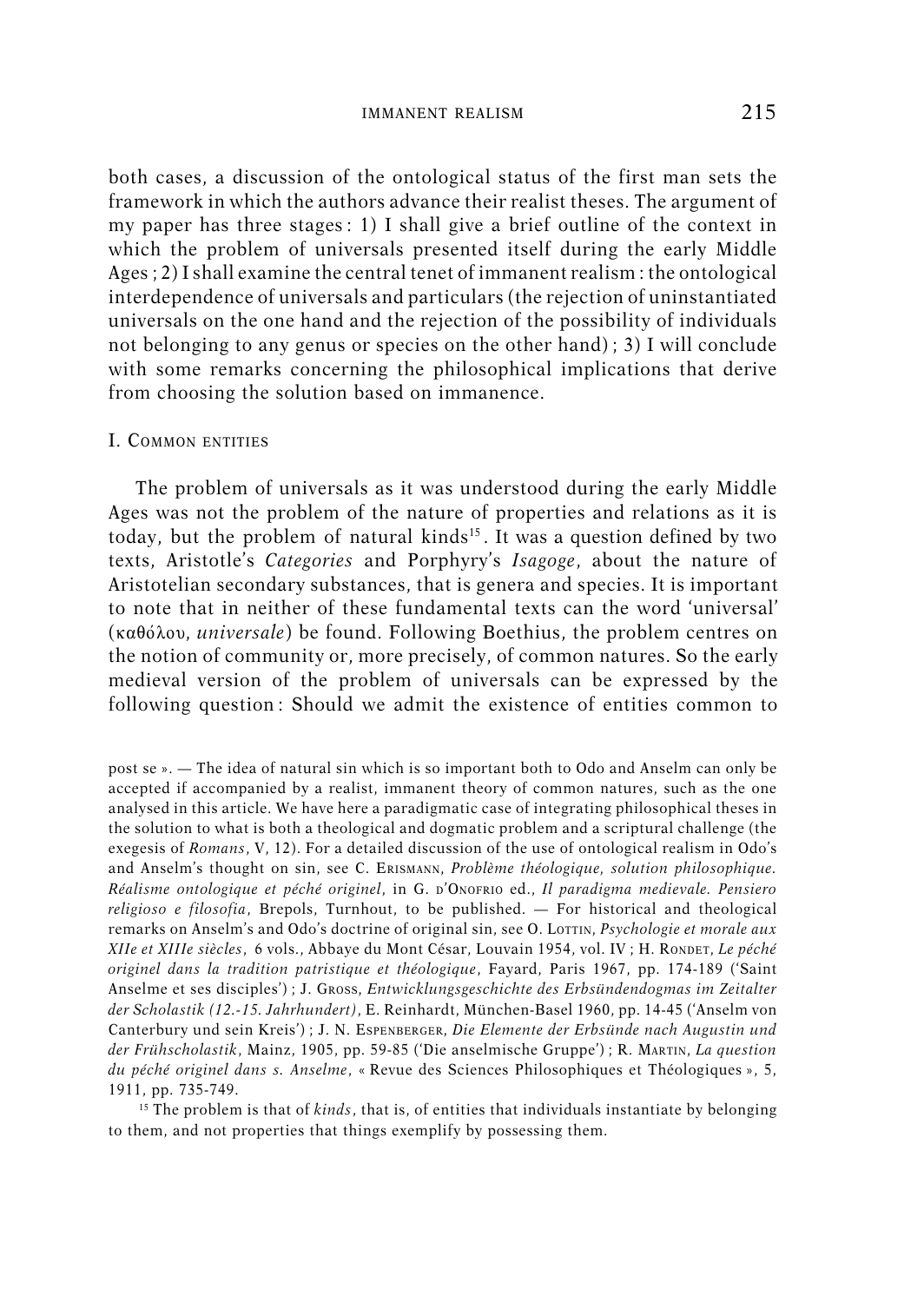several individuals ? Let us for example consider Anselm's notion of secondary substance. In the course of discussing the problem of substance in *Monologion* 27, Anselm defines the universal in terms of community :

« To be sure, every substance is classified either as a universal, which is essentially common to many substances (as to-be-a-man is common to individual men), or else as a particular (*individua*), which has a universal essence in common with other [particulars] (as individual men have in common the fact that they are men). So how would anyone understand the Supreme Nature to be contained in the [same] classification as other substances ? For neither is it common to many substances, nor does it have anything essentially in common with any other [substance]»<sup>16</sup>.

This text shows how the debate on substance takes place in the tradition of the *Categories*, and illustrates the acceptance of the Aristotelian distinction between primary substances (individuals) and secondary substances (genera and species) $17$ . It also shows an understanding of the universal as koivov and not  $\kappa\alpha\theta\delta\lambda\omega$ , that is, as something which is common to different individuals, and not as that which is predicated of many. Anselm, who in this respect is representative of the early medieval realist tradition, does not understand the universal in terms of predication (as a logical universal, *dici de multis*), but of a common nature (as a metaphysical universal, *esse in multis*). The universal is understood, in a realist interpretation, as an entity which can be multiply instantiated, which remains one because it is common to many, and can exist at the same time in several numerically different individuals. The universal essence is common to many individuals. The community of the universal — its capacity of being multiply instantiated — is also emphasised by Odo of Cambrai : *homo* [*est*] *species quia potest esse multorum communis individuorum* (*De peccato originali*, 1079B)<sup>18</sup> .

<sup>16</sup> ANSELM, *Monologion*, XXVII, p. 45, ll. 6-12 : « Nempe cum omnis substantia tractetur aut esse universalis, quae pluribus substantiis essentialiter communis est, ut hominem esse commune est singulis hominibus ; aut esse individua, quae universalem essentiam communem habet cum aliis, quemadmodum singuli homines commune habent cum singulis, ut homines sint : quomodo aliquis summam naturam in aliarum substantiarum tractatu contineri intelligit, quae nec in plures substantias se dividit, nec cum alia aliqua per essentialem communionem se colligit ? ». The Latin text of Anselm's works is quoted from F. S. SCHMITT, *S. Anselmi Opera omnia*, Seckau-Roma-Edinburgh 1938- 1961. The English translations are by J. Hopkins and H. Richardson, *Complete Philosophical and Theological Treatises of Anselm of Canterbury*, A. J. Banning Press, Minneapolis, 2000.

<sup>17</sup> See also Boethius' *Contra Eutychen*, where he states that, among substances, some are universal, others particular : « Rursus substantiarum aliae sunt uniuersales, aliae particulares » (II.15, ed. MORESCHINI, Saur, München-Leipzig 2000, p. 214, ll. 153-154).

<sup>18</sup> Odo's Latin text is quoted from the *Patrologia Latina*, vol. CLX, coll. 1071-1102. The English translation is by I. M. RESNICK, *On Original Sin and A disputation with the Jew, Leo, concerning the Advent of the Son of God. Two Theological Treatises of Odo of Tournai*, University of Pennsylvania Press, Philadelphia 1994.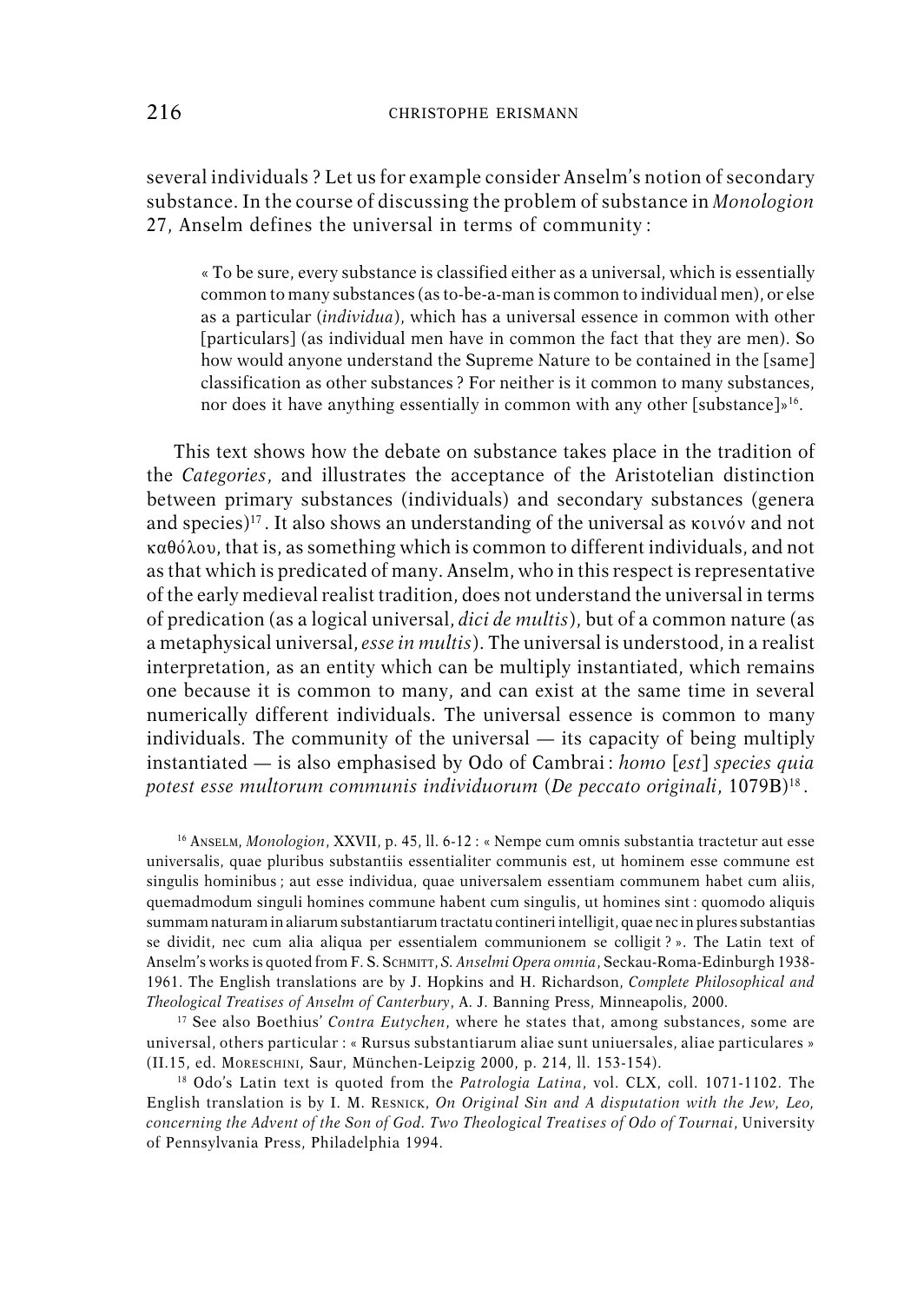Realism maintains the existence of entities which are common to several spatio-temporally different individuals. In doing so, it rejects particularism, the doctrine according to which there is no thing which is not particular. So, for a realist, there are (at least) two different types of substantial entities in the world : particular individuals and universals, common to several individuals.

The realist doctrine of the universal as a common entity relies on immanence. Strict immanence implies ontological interdependence between universals and particulars. So 1) universals depend on individuals, in that they must be instantiated in them in order to exist (this is the immanent side of the theory) and 2) individuals depend on universals because, for an individual to be something, it must instantiate a specific universal (this is the essentialist side of the theory) : Socrates cannot exist if he is not a man (or, more generally, a *something*, the instantiation of a specific universal). And, according to the realists, for Socrates to be a man, he must instantiate completely the universal man. We can maybe summarise this thesis by borrowing an expression from the contemporary philosopher D. M. Armstrong : « Universals are nothing without particulars. Particulars are nothing without universals » 19 .

It is probably in the *Categories* that the early medieval realists found the conceptual tool that allowed them to make ontological interdependence into a full-blown theory ; this tool is the notion of simultaneity. Aristotle says in *Categories*, 15a7-8 : « thus we call simultaneous by nature those things which reciprocate as to implication of existence » ( $\ddot{\alpha}$ ua o $\ddot{\alpha}$   $\dot{\alpha}$   $\ddot{\alpha}$   $\ddot{\alpha}$   $\ddot{\alpha}$  $\dot{\alpha}$ ντιστρέφει μὲν κατὰ τὴν τοῦ εἶναι ἀκολούθησιν). For a realist, universals and particulars are characterised by such a relation.

So, from the combination of immanence, universalism and essentialism<sup>20</sup>, we obtain the two main theses of early medieval immanent realism as it is defended by Anselm and Odo.

#### II. NEITHER UNINSTANTIATED UNIVERSALS NOR BARE PARTICULARS

As opposed to Platonic realism, immanent realism requires that a universal exists in its individuals, and neither outside them, nor independently of

<sup>19</sup> D. M. ARMSTRONG, *Universals and Scientific Realism*, *I : Nominalism and Realism*, Cambridge University Press, Cambridge 1978, p. 113.

<sup>20</sup> By 'essentialism', I mean the thesis according to which in an individual, there are essential properties and accidental properties. The essential properties cannot be taken away without entailing the destruction of the individual, see C. WITT, *Substance and Essence in Aristotle*, Cornell University Press, Ithaca-London 1989, p. 1 : « Essentialists believe that some constituents or properties of objects are essential to those objects, while other constituents or properties are not essential to them. There is an inner 'core' or essence that constitutes the object and that cannot change so long as that object exists ; the object might differ with respect to many of its features, but not with respect to its 'core' or essence ».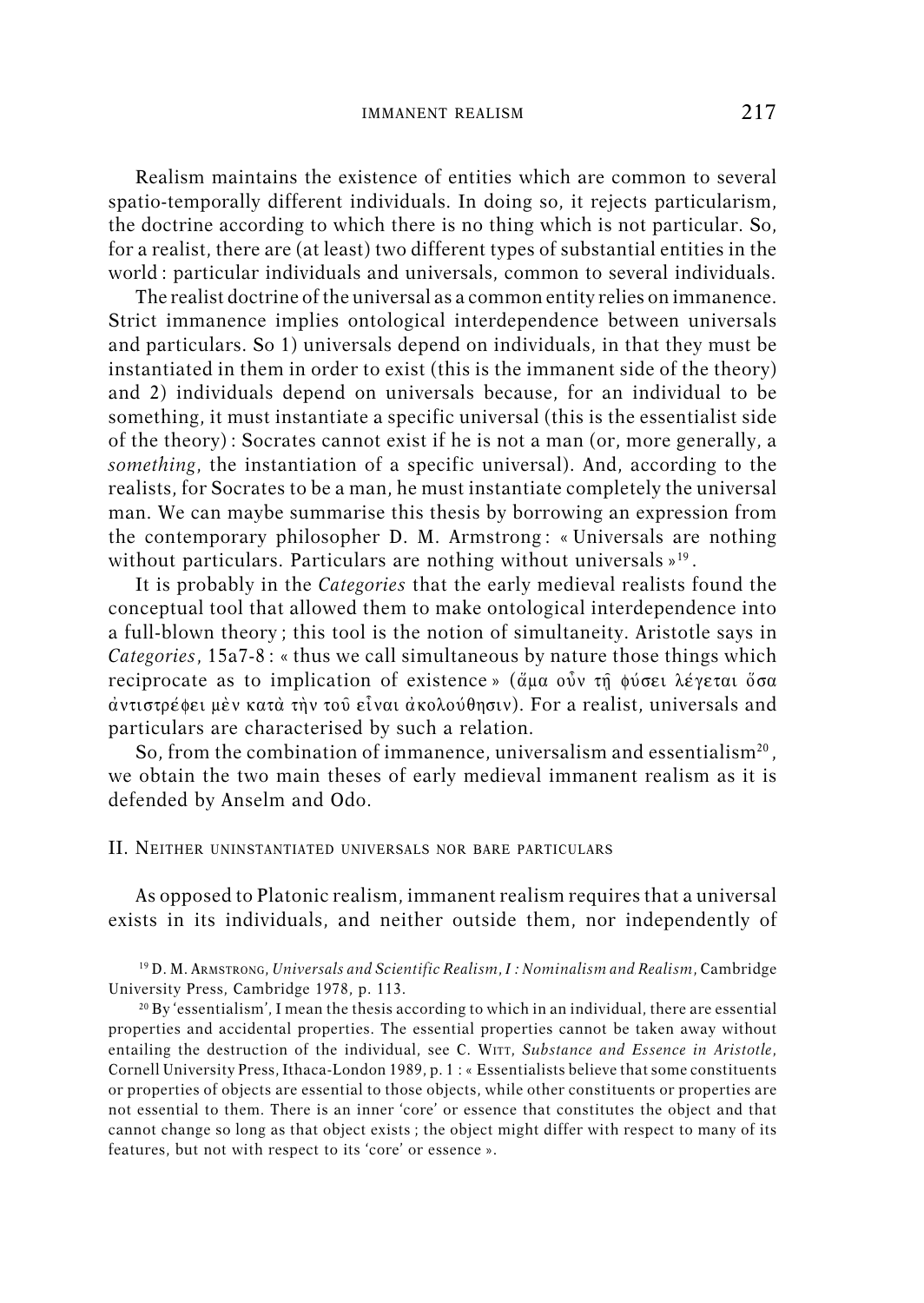them : universals must be instantiated. Immanence and instantiation are closely related : a universal can only be immanent if it is instantiated. This instantiation can be multiple : several individuals can instantiate the same universal, since it is a *repeatable* entity<sup>21</sup>.

Early medieval realists understood instantiation as a perfect and complete realisation. This is a consequence of Aristotle's thesis in the *Categories* that substances do not admit of a more and a less  $(3b33-4a9^{22})$ . The only way for an

<sup>21</sup> Cf. B. Aune, who gives the following definition of a universal : « A universal is an absolutely determinate feature that may exist at many different places at the same time ; it is a 'repeatable' entity » (B. AUNE, *Universals and Predication*, in R. M. GALE ed., *The Blackwell Guide to Metaphysics*, Blackwell, Oxford 2002, pp. 131-150, at p. 131). Notice that early medieval realism also admits of determinable universals, the genera.

<sup>22</sup> ARISTOTLE, *Categories*, 3b33-4a9 : « Substance, it seems, does not admit of a more and a less. I do not mean that one substance is not more a substance than another (we have said that it is), but that any given substance is not called more, or less, that which it is. For example, if this substance is a man, it will not be more a man or less a man either than itself or than another man. For one man is not more a man than another, as one pale thing is more pale than another and one beautiful thing more beautiful than another. Again, a thing is called more, or less, such-and-such than itself ; for example, the body that is pale is called more pale now than before, and the one that is hot is called more, or less, hot. Substance, however, is not spoken of thus. For a man is not called more a man now than before, nor is anything else that is a substance. Thus substance does not admit of a more and a less » (translation in ARISTOTLE, *Categories and De Interpretatione*, translated with notes by J. L. ACKRILL, Clarendon Press, Oxford 1963). In Boethius' Latin translation (ARISTOTELES, *Categoriae vel Predicamenta. Translatio Boethii*, ed. L. MINIO-PALUELLO, Desclée de Brouwer, Bruges-Paris 1961 (AL I, 1), pp. 11, l. 21-12, l. 3) : « Videtur autem substantia non suscipere magis et minus ; dico autem non quoniam substantia non est a substantia magis substantia (hoc enim dictum est quoniam est) sed quoniam unaquaeque substantia hoc ipsum quod est non dicitur magis et minus ; ut, si est ipsa substantia homo, non erit magis et minus homo, nec ipse a se ipso nec ab altero. Neque enim est alter altero magis homo, quemadmodum album est alterum altero magis album, et bonum alterum altero magis bonum ; et ipsum se ipso magis et minus dicitur, ut corpus, album cum sit, magis dicitur nunc quam primo, et calidum magis et minus dicitur ; substantia vero non dicitur (neque homo magis dicitur nunc homo quam antea dicitur, nec ceterorum aliquid quae sunt substantia) ; quare non suscipiet substantia magis et minus ». — Porphyry upholds the same thesis in *Isagoge* (ed. A. BUSSE, Berlin 1887 (CAG, IV, 1); p. 9, ll. 16-23) which gives, in Boethius' translation (*Categoriarum supplementa. Porphyrii Isagoge, translatio Boethii*, ed. L. MINIO-PALUELLO, Brill, Leiden 1966 (AL I, 6), p. 16, ll. 4-12) : « Et illae quidem quae per se sunt non suscipiunt magis et minus, illae vero quae per accidens (vel si inseparabiles sint) intentionem recipiunt et remissionem ; nam neque genus magis et minus praedicatur cuius fuerit genus, neque generis differentiae secundum quas dividitur ; ipsae enim sunt quae uniuscuiusque rationem complent, esse autem unicuique unum et idem neque intentionem neque remissionem suscipiens est, aquilum autem esse vel simum vel coloratum aliquo modo et intenditur et remittitur ». — This thesis from the *Categories* was also known through the summary Martianus Capella gave of it in the passage of the *De Nuptiis Philologiae et Mercurii* on secondary substances : « Substantia nec intendi nec remitti potest, id est recipere magis et minus. Et si quidem nemo homine alio magis homo est, et nec ipse unus homo magis cras erit homo quam hodie fuit, et in diuersis non magis equus equus est quam homo homo » (ed. A. DICK, Teubner, Stuttgart 1978, § 365, p. 169, ll. 9-13).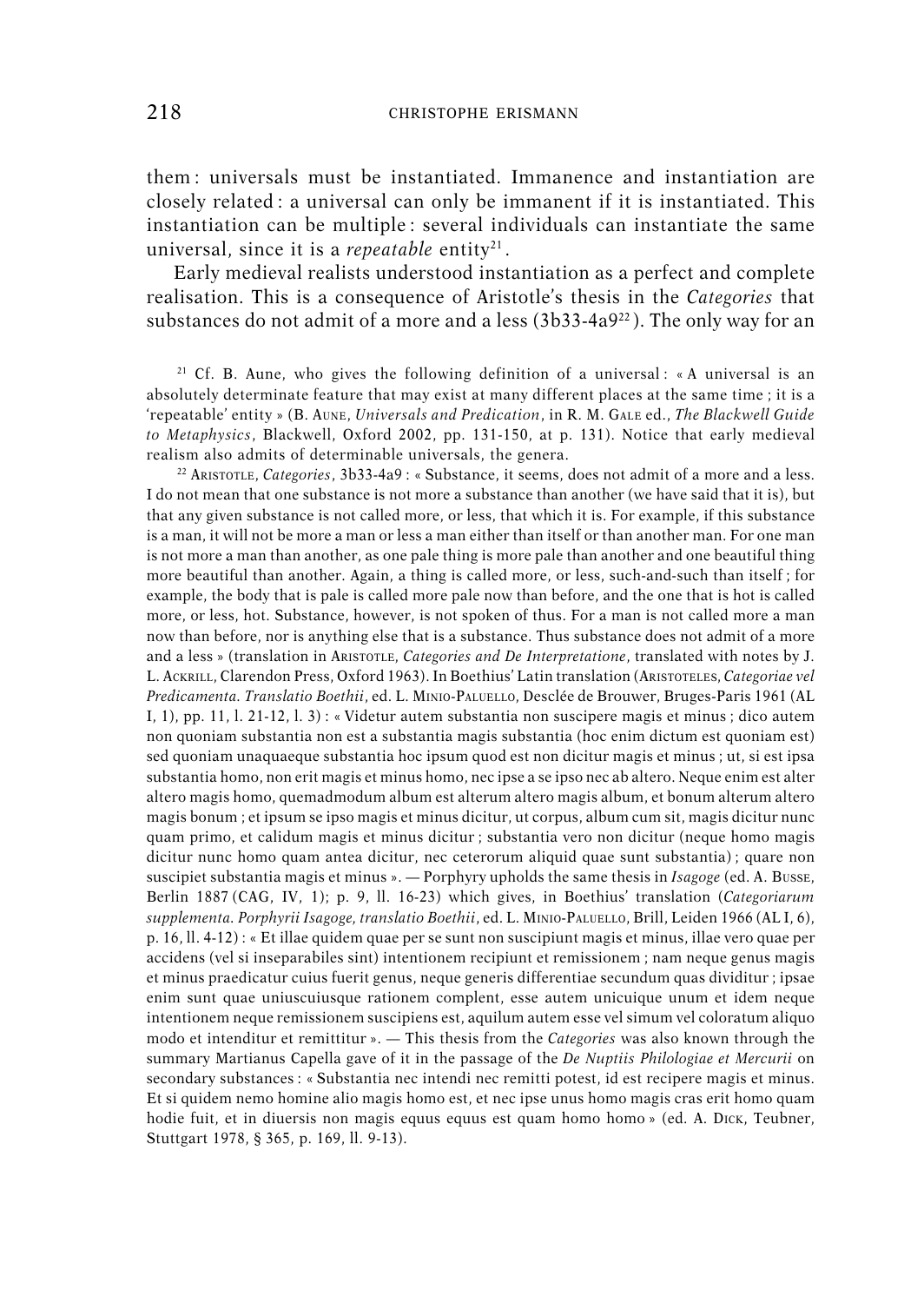individual to instantiate a specific or generic universal or a definitional property is by realising it completely<sup>23</sup>. Socrates is not more or less man than Plato. John Scottus Eriugena, the first early medieval thinker to set out the realist doctrine, sums up this point in a concise formula : *nullus homo alio homine humanior est* (*Periphyseon* 943A)<sup>24</sup>. Humanity is totally present in each man, which is why no man is more human than another. Eriugena insists on the complete immanent realisation of the universal in each of its members : « humanitas in omnes homines diffunditur, et tota in omnibus est, tota in singulis, siue boni sint, siue mali […], pura in omnibus […], aequalis in omnibus » (942 C).

The idea of instantiation is very important in early medieval realism. Instantiation understood as the complete realisation of the universal in each of its individuals is in strong opposition to the other two traditional ways of understanding the relation between universals and particulars — on the one hand, the universal as being mereologically composed of the particulars and on the other hand, the universal as being present in the particular to a greater or lesser degree, which is the theory Augustine seems to defend. The theory of the mereological division of the universal — today known as mereological nominalism — considers a universal as being the sum of its individuals : each individual is a small part of the universal<sup>25</sup>. If there exist one hundred

<sup>23</sup> The thesis according to which the universal is wholly present in its subdivisions was clearly formulated by Boethius. We can consider the realist position as an attempt to uphold the existence of common, non-numerically multiplied entities, which answer three criteria given by Boethius, in his second commentary to Porphyry, when describing what a genus should be  $$ even if Boethius denies the existence of such entities : « Genus uero secundum nullum horum modum commune esse speciebus potest ; nam ita commune esse debet, ut et totum sit in singulis et uno tempore et eorum quorum commune est, constituere ualeat et formare substantiam » (BOETHIUS, *In Isagogen Porphyrii*, G. SCHEPPS, S. BRANDT eds., Wien 1906 (CSEL 48), pp. 162, l. 23- 163, l. 3). Here we have the three conditions a genus is supposed to meet : it should be wholly present, immanent in the individuals, and constitutive of the metaphysical being of the individuals. The early medieval realists advocate universal entities which meet all three criteria.

<sup>24</sup> The whole passage is worth quoting, *Periphyseon* V, 943 AB (ed. E. JEAUNEAU, Brepols, Turnhout 2003 [CCCM 165], p. 116, ll. 3725-3733) : « Et ut cognoscas aequalitatem humanitatis in omnibus hominibus, intuere communem speciem humanorum corporum. Nullus enim homo alio homine humanior est. Nam si aliqua deformitas contigerit uel formarum differentia, non ex natura euenit, sed uel ex corruptione corporeae integritatis uel quibusdam accidentibus, quae extrinsecus adueniunt quasdamque singulis hominibus differentias addunt, dum sit una species et generalis omnibus ex natura uniformiter impressa ».

<sup>25</sup> Although this theory is not the one Boethius supports, some passages from the *De divisione* seem to incline towards mereological nominalism and could serve as textual authorities for its partisans, for example : « the parts of man are Cato, Virgil, Cicero and the single men who, although being particulars, nevertheless combine to make up the sum of man. […] they are rather the parts out of which the whole of man is composed » ; « Cumque hominis dicimus partes esse Catonem, Virgilium, Ciceronem et singulos qui, cum particulares sint, vim tamen totius hominis iungunt atque componunt ; neque enim homo genus, nec singuli homines species, sed partes quibus totus homo coiungitur » (ed. and transl. J. MAGEE, Brill, Leiden 1998, p. 8, ll. 9-14).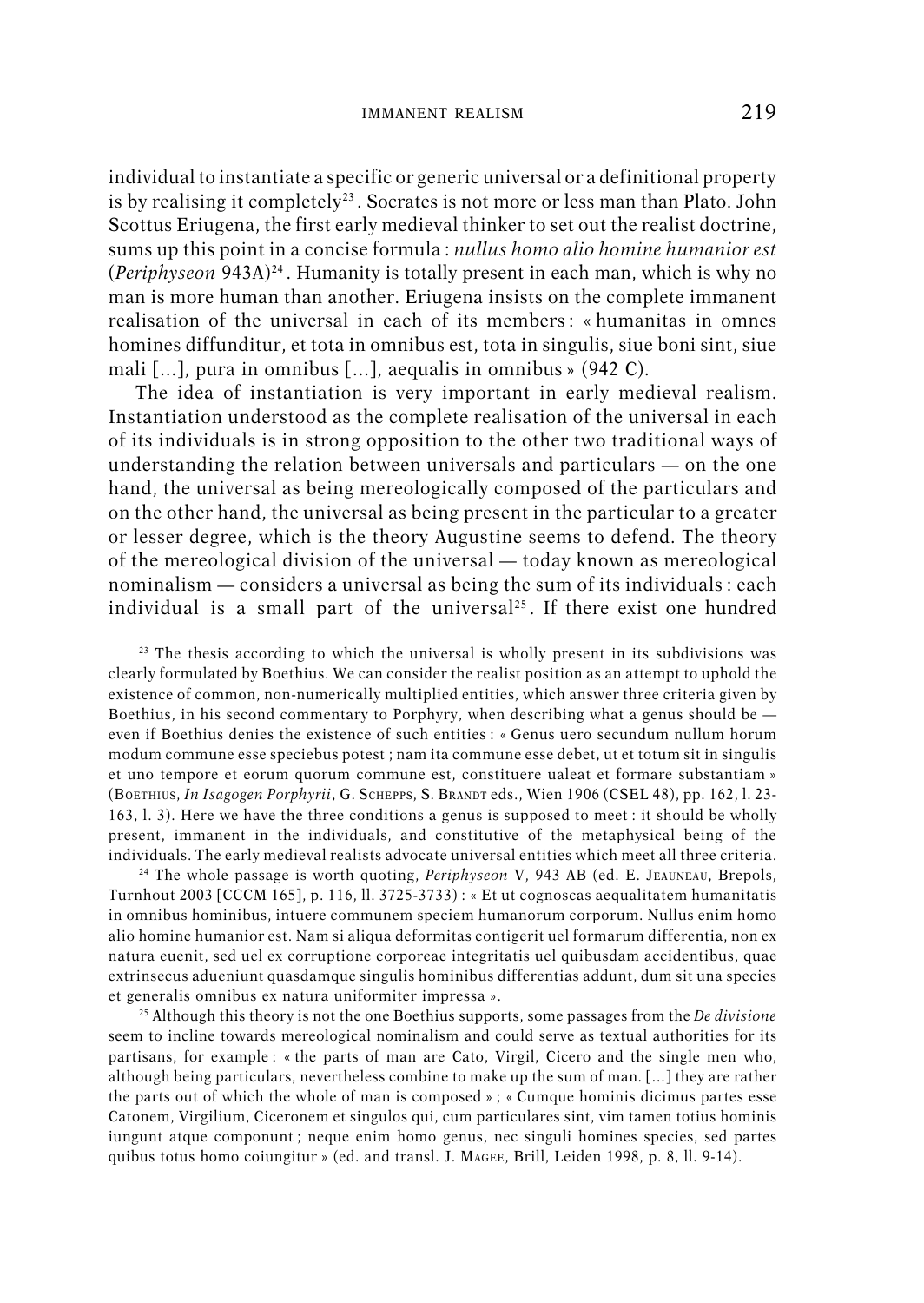individual cats, each cat is one hundredth of the universal cat. This theory is rejected by early medieval realists ; they insist on the complete and simultaneous realisation of the universal in each of its instances. Let us consider Odo of Cambrai's very accurate way of expressing this point beside the condition of complete realisation, he mentions the immanence of the universal in the individual  $\cdot$ 

« The individual of the universal has the universal itself whole and perfect in it » (« individuum universalis, ipsum universale, totum et perfectum habet in se », 1080 B).

The other theory rejected by early medieval realists is Augustine's idea of degrees of instantiation. According to this theory, an individual can instantiate its specific universal more or less<sup>26</sup>. Following Aristotle in the *Categories*, the early medieval realists reject the possibility of partially instantiated universals and that of a difference of degree in the instantiation of a universal in two individuals of the same species. Peter cannot be more human than Paul.

Cody S. Gilmore has recently given a definition of the immanence of universals which corresponds perfectly to the early medieval notion of complete instantiation : « To say that universals are immanent is to say that they exist *in* their instances, when this is taken to mean that each universal is wholly present at each location at which it is instantiated » <sup>27</sup> . In the Aristotelian tradition of the *Categories*, immanence is understood as a complete presence, an entire realisation. This notion of complete instantiation allows the unity and identity

<sup>26</sup> AUGUSTINE, *De immortalitate animae*, VIII, 13, Ed. Bénédictine, [BA V/2], p. 194 : « Quod si non id quod est in mole corporis, sed id quod in specie facit corpus esse, quae sententia invictiore ratione approbatur : tanto enim magis est corpus, quanto speciosius est atque pulchrius ; tantoque minus est, quanto foedius ac deformius ; quae defectio non praecisione molis, de qua jam satis actum est, sed speciei putatione contingit ». Christopher Stead gives a clear summary of Augustine's anti-Aristotelian position on the possibility of the more or less perfect realisation of a form : « Certainly Augustine speaks of greater and less being, and of supreme being (*magis esse, minus esse, summe esse*) ; but does this apply to all aspects of being ? With regard to the third of these, permanence, the answer is clear ; obviously things can be more and less permanent. But to say that one can possess a specific form more and less completely sounds improbable, and is certainly a direct contradiction of Aristotle ; while common sense insists that either a creature is a horse, or it is not. But Augustine clearly did believe that a specific form, for instance humanity, can be more and less perfectly realized ; and this belief is linked with his theory of evil as defect of being », G. C. STEAD, *Augustine's Philosophy of Being*, in G. VESEY ed., *The Philosophy in Christianity*, Cambridge University Press, Cambridge,1989, pp. 71-84, at p. 82.

<sup>27</sup> C. S. GILMORE, *In defence of spatially related universals*, « Australasian Journal of Philosophy », 81, 2003, pp. 420-428, at p. 420.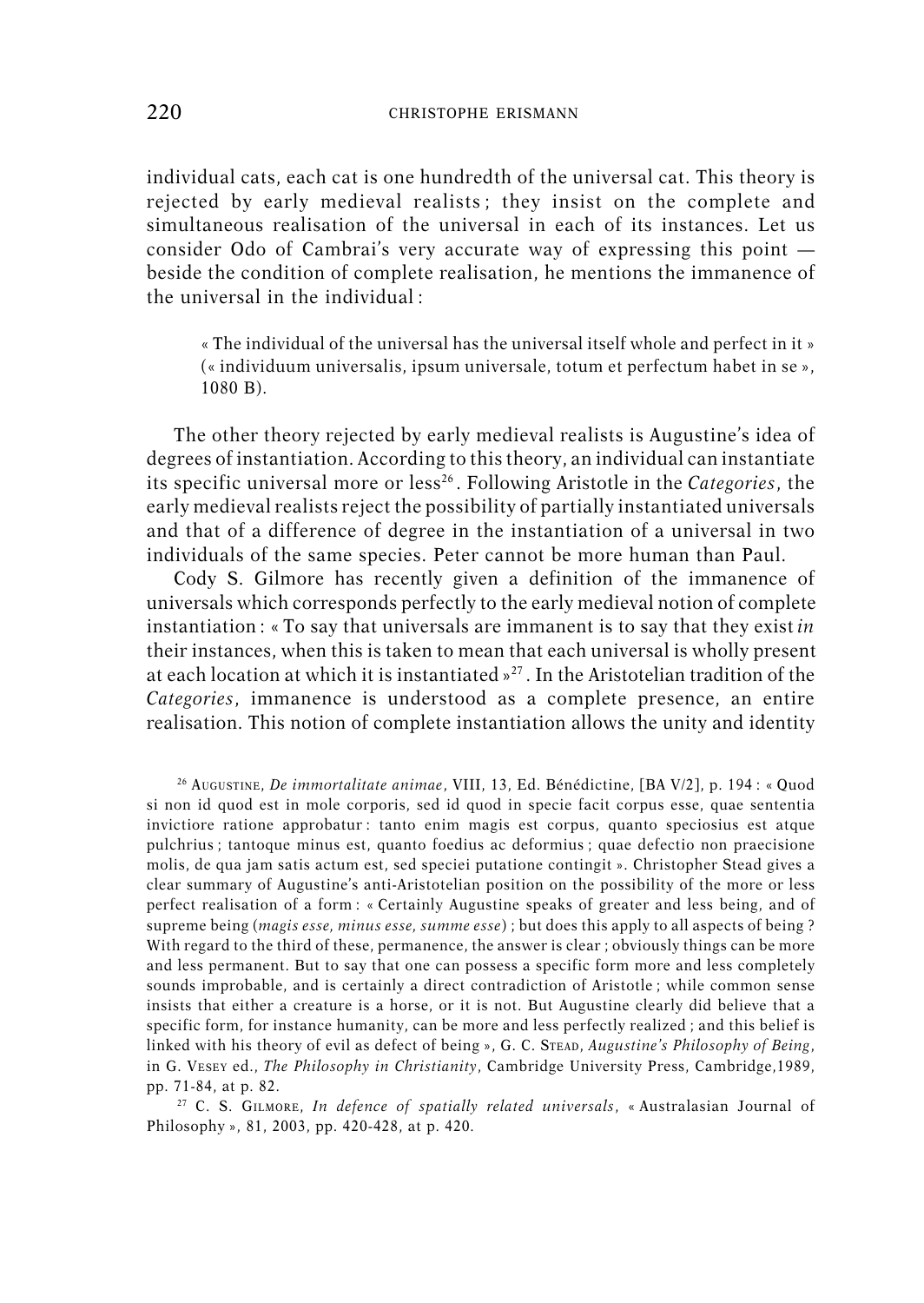of the common nature man to be maintained. For the realists, the unity of the species depends on the presence of the same universal in each member of the species, and on its presence in the same degree, that is, its complete presence.

Since immanent realism holds that a universal exists only in its individuals, non-instantiated universals do not exist. For a realist who advocates immanent universals, it is therefore necessary to postulate a *principle of instantiation*, defined here in a way inspired from David Armstrong<sup>28</sup> :

For each universal U, there exists at least one particular such that it is U.

Admitting or refusing such a principle, that is, refusing or admitting noninstantiated universals, is the dividing line between two sorts of realism : on the one hand, Platonic or transcendental realism, which defends separated universals, outside and beyond individuals, and on the other hand, Aristotelian realism, which defends immanent universals.

In order better to understand the difference between these two types of realism and to highlight the doctrinal orientation of early medieval ontological realism, it may be useful to explore further the position on uninstantiated universals in these two doctrines<sup>29</sup>. During the early Middle Ages, the problem does not arise in the general framework of a theory of properties such as that of Armstrong, but only in that of the relation between a species (i.e. a natural kind) and its individuals. The problem is thus of deciding whether a species can exist without any individuals. A supporter of Platonic or transcendent realism believes that an individual can exist only if the universal that it instantiates exists ; but the universal can exist without being instantiated by any individual. An upholder of immanent realism, on the other hand, would accept the following rule :

If S is a specific universal and  $x^1$ ,  $x^2$ ,  $x^3...x^n$  are the individuals belonging to the species S, then, necessarily, S exists if at least one x exists.

This means that, for any existing specific or generic universal, there is at least one individual that instantiates wholly this universal. This principle

<sup>28</sup> ARMSTRONG, *Universals and Scientific Realism*, *I* cit., p. 137.

<sup>29</sup> Thanks to Boethius, medieval thinkers had a clear formulation of the alternative between Platonism and Aristotelianism : « sed Plato genera et species caeteraque non modo intelligi universalia, verum etiam esse atque propter corpora subsistere putat ; Aristoteles vero intelligi quidem corporalia atque universalia, sed subsistere in sensibilibus putat » (BOETHIUS, *In Isagogen Porphyrii* ed. cit., p. 167, ll. 12-15).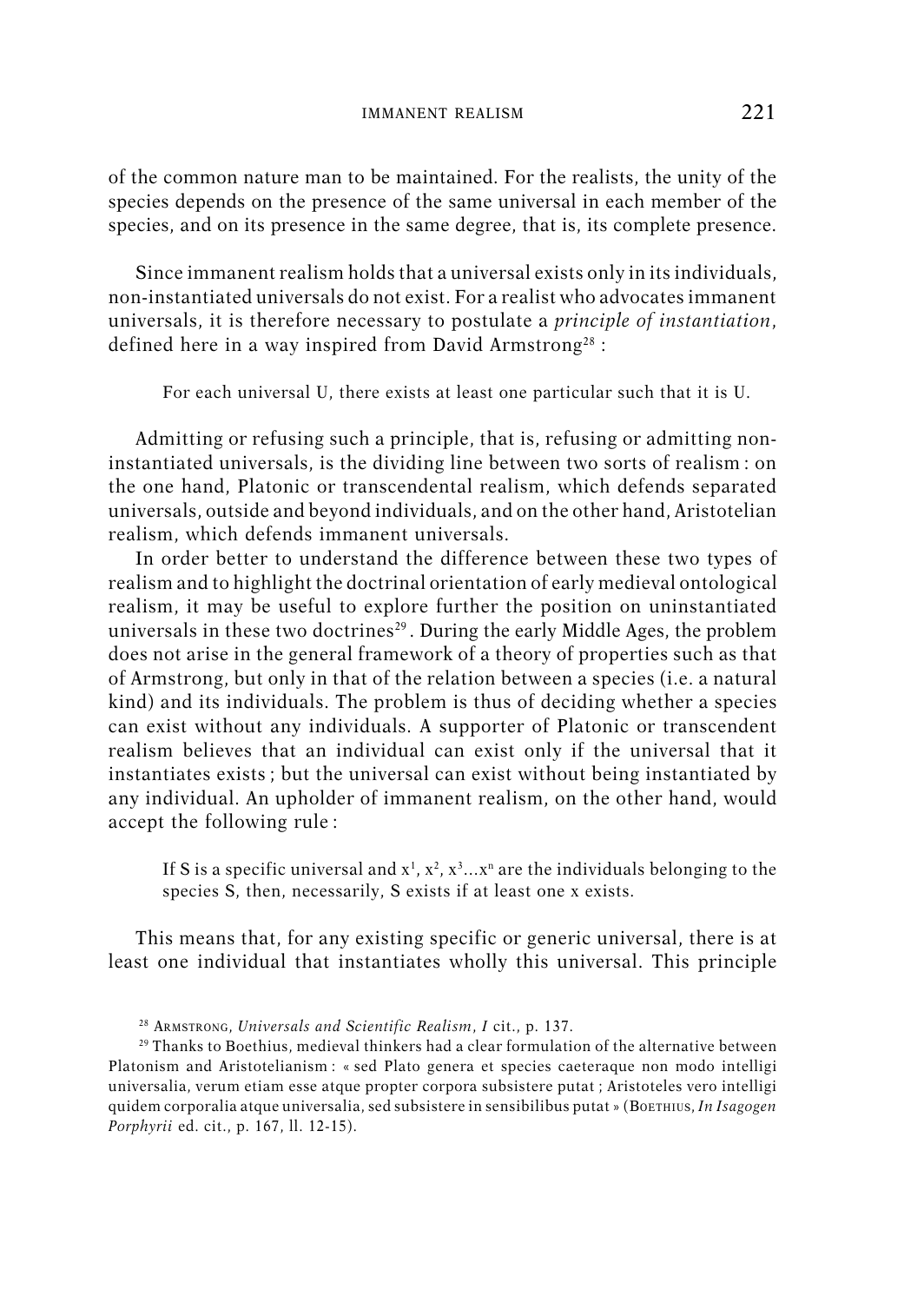underlies early medieval realist thought. This is particularly visible in the discussion on the creation of the first man, Adam. Let us consider a moment *t* at which there existed only one man, Adam. A Platonic realist will consider that there were at that moment two entities : the separated universal man and Adam, who participates in this universal. An immanent realist will consider that there is just the individual who instantiates wholly the universal man. The universal is there, but only in the individual. Anselm is particularly clear on this point : the whole of human nature was *in* Adam when he was the only man, and in Eve and Adam once God created woman :

« Since human nature which as a whole was so present in Adam that none of it was present outside of him […] ».

*Quamobrem quoniam humana natura quae sic erat in ADAM tota, ut nihil de illa extra illum esset* […] (*De conceptu virginali*, X, p. 152, ll. 22-24).

« And because the whole of human nature was in Adam and Eve, none of it being outside of them, human nature as a whole was weakened and corrupted ». *Et quia tota humana natura in illis erat et extra ipsos de illa nihil erat, tota infirmata et corrupta est* (*De conceptu virginali*, II, p. 141, ll. 15-16).

The universal man exists only in particular men. So before the creation of Adam, the universal man did not exist. When God created man, he created at the same time the universal man and a given individual, Adam. And while Adam was the only man, the universal man existed only in  $Adam<sup>30</sup>$ . When there were two human beings, Adam and Eve, the universal was completely realised in each of them, but nowhere else. Outside the individuals (*extra ipsos*) mankind did not exist (*de illa nihil erat*). Odo upholds exactly the same thesis :

<sup>30</sup> This point is important because it highlights the fact that the immanent universal of the realists can be instantiated by several individuals, but must be instantiated by at least one. Thus there can be monadic species such as the phoenix. The number of individuals is accidental to the species. The possibility of multiple realisation  $-$  the possibility that the universal can have several instantiations — is enough for it to be universal. So even if there is never more than one phoenix, phoenix is a species because there could be several of them. See ODO OF CAMBRAI, *De peccato originali* 1079 B : « Nam phoenix avis, quamvis individuum non habeat nisi unum, species est, quia communis potest esse multorum, aliud enim est phoenix, aliud haec phoenix. Phoenix est specialis natura, quae potest esse communis : haec phoenix vero natura, quae tantum est individua, nec aliud esse potest quam singularis ; phoenix genere, differentiisque terminatur, haec phoenix accidentium proprietate discernitur. Individuum non nisi de uno dici potest. Species etiamsi de uno solo dicitur, de pluribus dici potest. Species etiamsi de uno solo dicatur, universalis est ; individuum vero nonnisi singulare est ».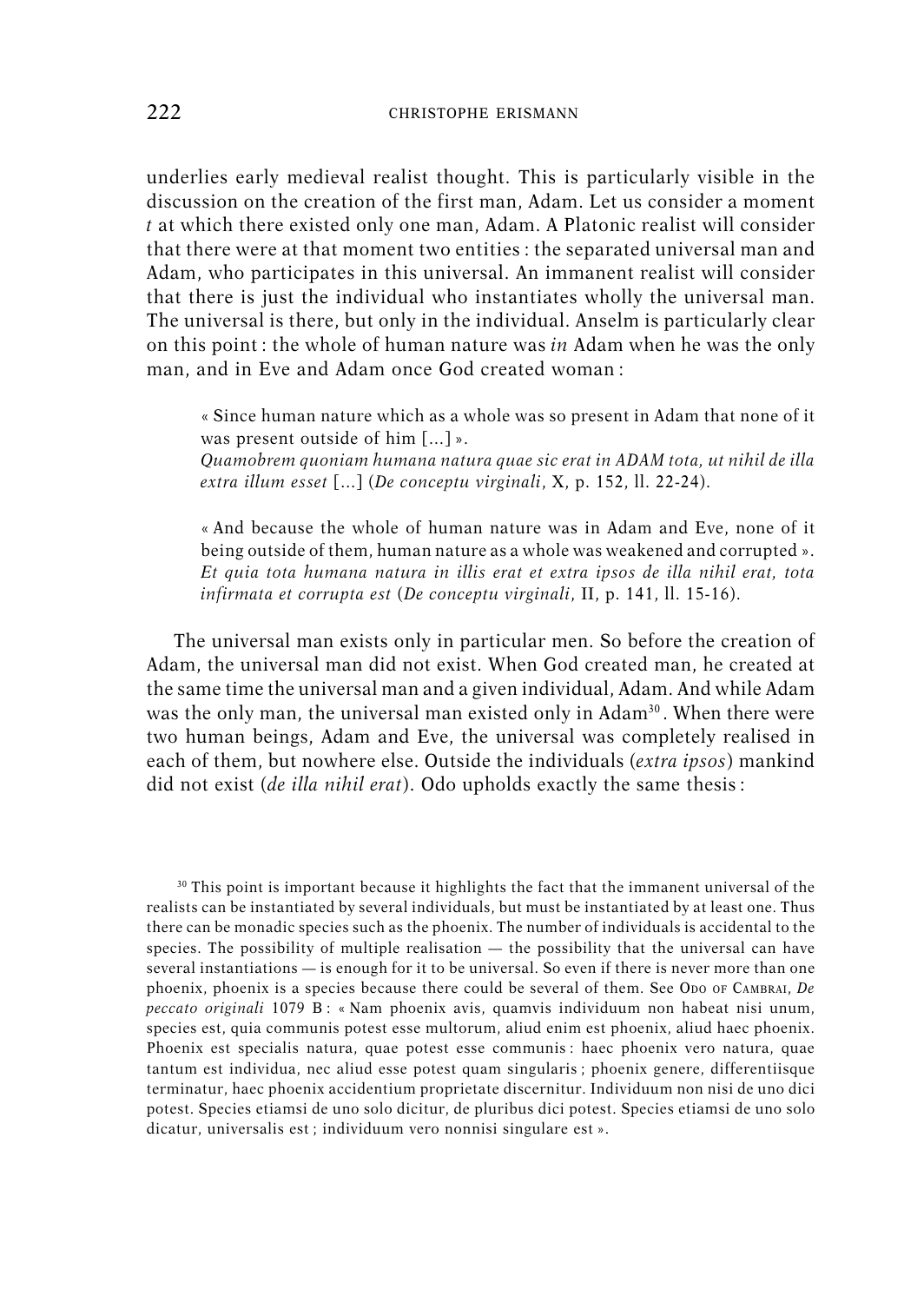« In fact, at the time the whole human nature was in him [i.e. Adam], and nowhere else was there human species ».

*Sed humana natura tota tunc erat in ipso, nec usquam erat alibi specialis homo* (*De peccato originali*, 1088 C).

The immanence of the universal appears clearly from these texts ; the nature, which will become common, thus universal, when several men come to exist, is at that moment *in* Adam. This important point is set out by Anselm :

« Accordingly, since nature exists in persons and since persons do not exist without a nature, the nature makes the persons of infants sinful ».

*Hac ratione quoniam natura subsistit in personis et personae non sunt sine natura, facit natura personas infantum peccatrices* (*De conceptu virginali*, XXIII, p. 165, ll. 19-21).

Leaving aside the problem of sin, this brief passage contains two ontological theses that express the relation of interdependence between universals and particulars for an immanent realist.

First, a nature subsists in persons : *natura subsistit in personis*. Since 'nature' is the name Anselm gives to the essence common to several individuals of the same species<sup>31</sup>, we have confirmation that Anselm is defending here a theory of universals : he believes in the existence of common natures, i.e., *in re* universals. Universals are immanent and subsist in particulars which instantiate them. Anselm is speaking here of real non-separated universals ; they are neither divine ideas, nor concepts, but real entities, immanent in sensible things. The universal man — a nature which is common and capable of multiple instantiations — exists only in individual men, here called 'persons' for theological reasons derived from the *De trinitate* of Boethius, because of their rationality<sup>32</sup>. Odo defends exactly the same idea, asserting that « substantia non est nisi in persona » (1085 BC) — since *substantia* always refers to the generic or specific universal in his text.

Secondly, a person cannot exist without a nature : *personae non sunt sine natura*. In other words, an individual cannot exist without its specific universal ; a universal causes the being of its subdivisions. The universal is the metaphysical constituent of the individuals. The 'suppression argument' underlies this position : if the nature is suppressed, the individual is

<sup>31</sup> The equivalent meaning of 'natura' and 'essentia' is clearly stated in the *Monologion* : « Idem namque naturam hic intellego quod essentiam » (*Monologion*, IV, ed. cit., p. 17, ll. 17-18).

<sup>32</sup> Following Boethius, Anselm uses the word 'persona' to refer to an individual of the species man ; cf. *Epistola de incarnatione verbi*, I, ed. cit., p. 10, ll. 11 : « omnis individuus homo est persona ».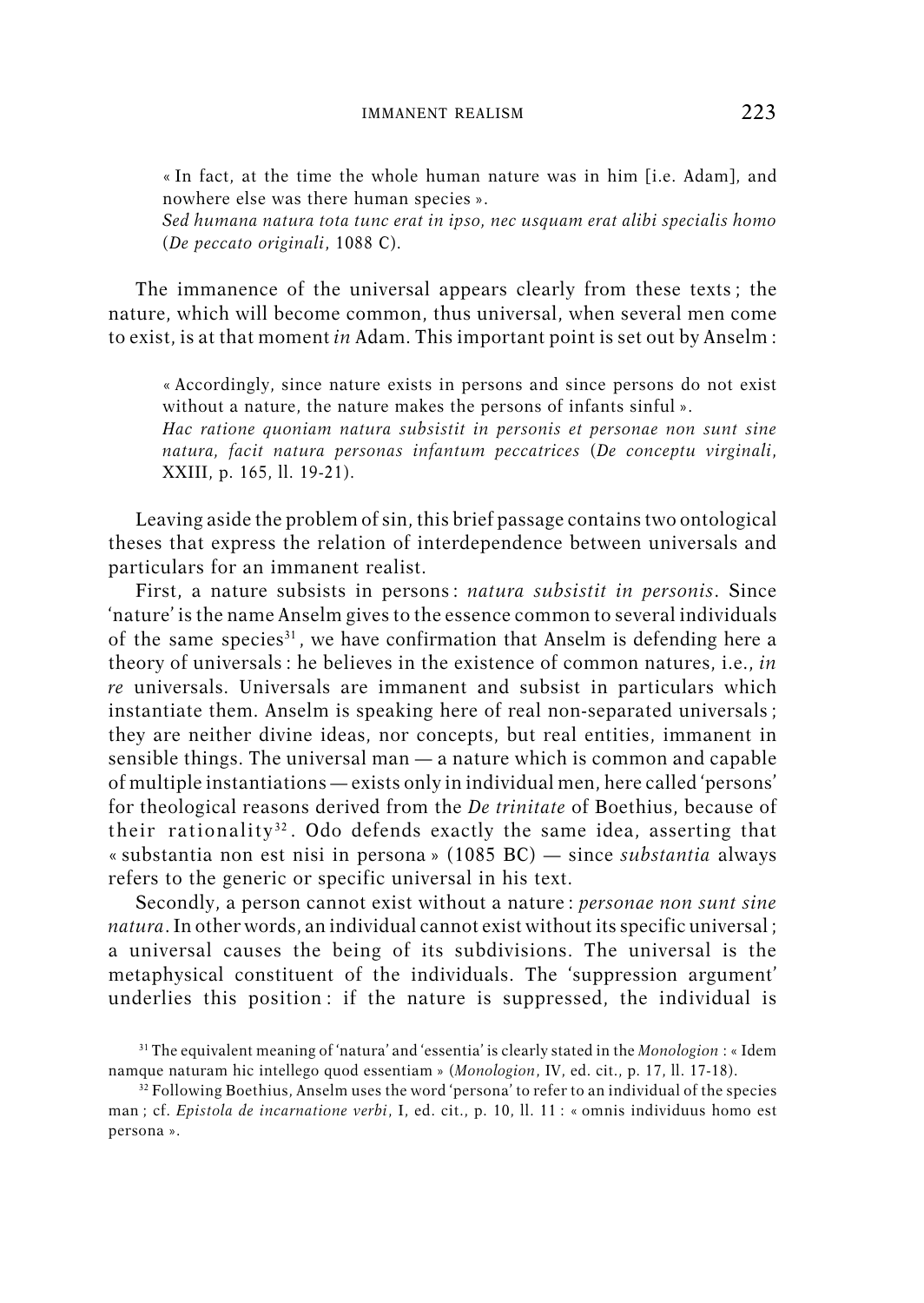suppressed<sup>33</sup> . The nature is ontologically prior. This text from the *De conceptu virginali* emphasises the dependence of individuals on their specific universal, but it also upholds a more general thesis : an individual cannot exist without a nature, that is, without instantiating a specific universal. For an early medieval realist, an individual which is an individual without being *a something,* an instance of a natural kind, cannot exist. Individuals always instantiate some specific universal ; in contemporary terms, there are no bare particulars<sup>34</sup>. The notions of individual and universal are closely related in early medieval ontology, particularly in realist thought. Individuals are necessarily individuals of a kind, and kinds are necessarily kinds of individuals. It is impossible for an individual not to belong to a given species ; we can express this idea in the following way :

For each individual, x, there exists one specific universal, U, such that x is U.

Thus every individual turns out to be an instance of *a* universal. To be is to be a such-and-such ; to be is to take place in Porphyry's Tree, to belong to a given species. The Tree is the ontological structure of the world. Realists believe that the world is a 'realisation' of the division of *ousia* as it was codified by Porphyry. Outside the division of *ousia*, no substance, therefore no existence, is possible.

Odo<sup>35</sup> and Anselm express this idea in the same way : *persona non est sine natura*. There can be no persons, that is, no human individuals, without a nature, in this case the specific universal man. This ontological thesis can be found originally in Aristotle. Daniel Graham calls it 'secondary substantialism' and characterises it as follows : « Every primary substance falls under a

<sup>33</sup> The textual authority for the anteriority and ontological priority of specific and generic universals over individuals is Porphyry's *Isagoge*, ed. cit., p. 17, ll. 9-10 : « genera and species are prior ( $\pi \rho \sigma \tau$ epa) by nature ( $\phi \sigma \sigma \tau$ ) to individual substances » (« genera vero et species naturaliter priora sunt individuis substantiis »).

<sup>34</sup> The thesis according to which an individual is necessarily an instantiation of a specific universal is still defended in the contemporary debate on natural kinds. For example, E. J. Lowe says : « I hold that there are no 'bare' particulars, only individual instances or exemplars of certain sorts of kinds (tokens of certain types in another terminology). […] I also hold, as a corollary of this thesis, that the notions of an 'individual' and of a 'sort' or 'kind' are opposite sides of a single conceptual coin : each is only understandable in terms of the other. Individuals are necessarily individuals *of a kind* and kinds are necessarily kinds *of individuals*. In consequence I maintain that realism with regard to particulars or individuals — the belief, in my opinion correct, that they may exist independently of the human or indeed any other mind — implies realism with regard to sorts or kinds » (E. J. LOWE, *Kinds of Being. A Study of Individuation, Identity and the Logic of Sortal Terms*, Blackwell, Oxford-New York 1989 [Aristotelian Society Series, volume 10], p. 4).

<sup>35</sup> *De peccato originali*, 1085 BC.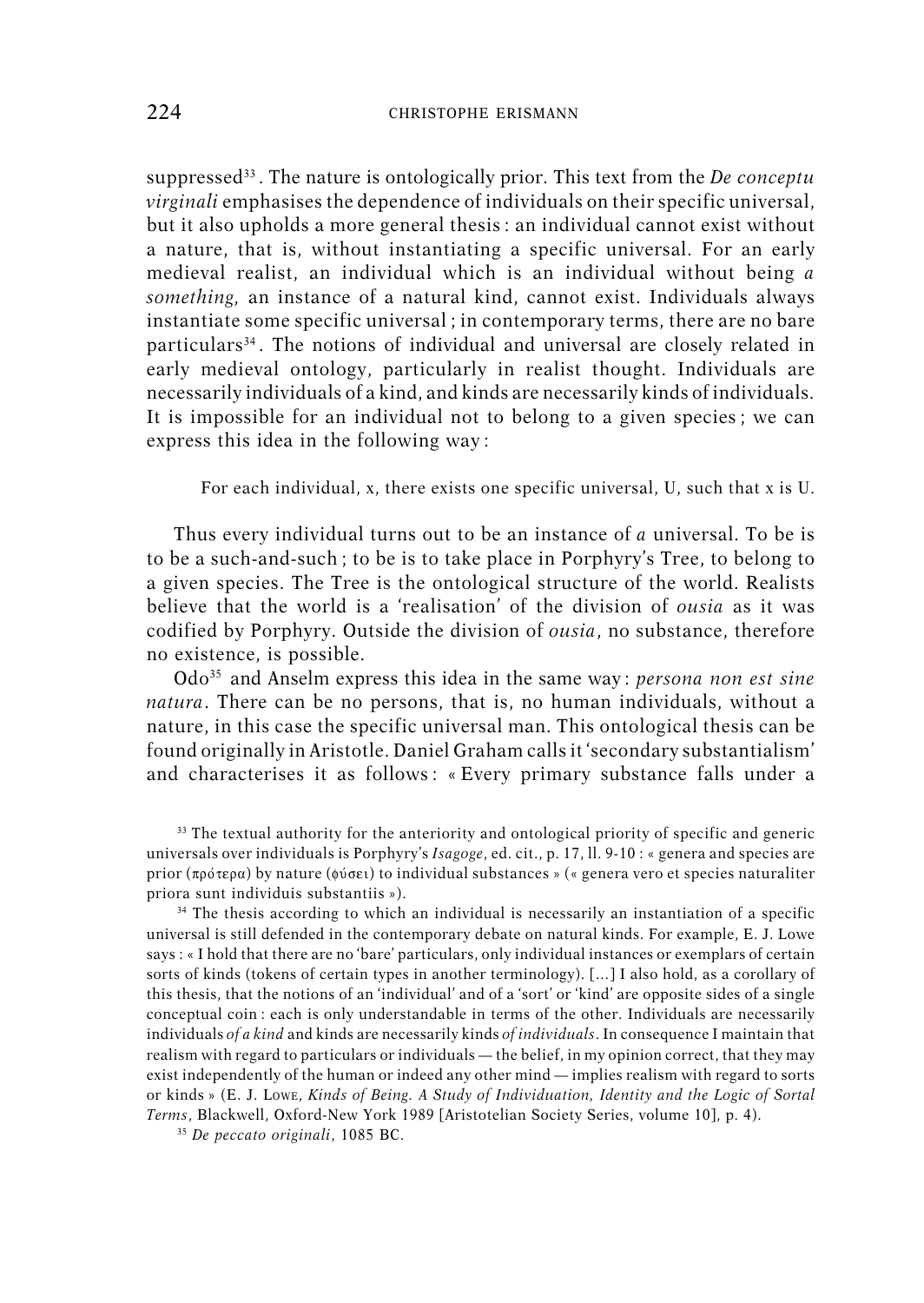secondary substance, which is a species »<sup>36</sup>. So every individual belongs to a natural species and to genera ; so *the individual man belongs in a species, man* (*Cat*. 5, 2a16-17 : οἶον ὁ τὶς ἄνθρωπος ἐν εἴδει μὲν ὑπάρχει τῷ ἀνθρώπφ). This thesis expresses what was taken by early medieval realists to be a basic and unproblematic fact.

Individuals that belong to no genus and to no species, that is, individuals that instantiate no nature, are impossible. This essentialist idea, taken from Aristotle's *Categories*, is central to realism. For an early medieval realist, substantial being, essence, is given to an individual by the species to which it belongs. Socrates' essence is humanity ; he shares this essence with Plato and Cicero. What differs in Socrates from Plato is not something essential, belonging to the essence, but accidental, that is, a bundle of accidental properties<sup>37</sup>. The

<sup>36</sup> D. GRAHAM, *Aristotle's Two Systems*, Clarendon, Oxford 1987, p. 35. Graham's book offers interesting insights for the scholar in medieval philosophy; see C. ERISMANN, Un autre aristotélisme ? *La problématique métaphysique durant le haut Moyen âge latin. A propos d'Anselme,* Monologion *27*, « Quaestio. Annuario di storia della metafisica »*,* 5, 2005, pp. 143-160.

 $37$  The thesis of individuation through accidents upholds that two individuals of the same species are different because they each have a unique bundle of accidental properties. It is in opposition to the idea that particulars are essentially individuated. It admits no essential difference between members of the same species, and thus insists on the unity of the species. This thesis originates in Porphyry (*Isagoge*, ed. cit., p. 7, ll. 19-27), where the individual is said to be *constituted* (συνέστηκεν) by the bundle of accidental properties. — Let us quote this text in Boethius' Latin translation (ed. cit., pp. 13, l. 21-14, l. 6) : « […] individuum autem de uno solo particulari. Individuum autem dicitur Socrates et hoc album et hic veniens, ut Sophronisci filius, si solus ei sit Socrates filius. Individua ergo dicuntur huiusmodi, quoniam ex proprietatibus consistit unumquodque eorum, quorum collectio numquam in alio eadem erit. Socratis enim proprietates numquam in alio quolibet erunt particularium, hae vero quae sunt hominis, dico autem eius qui est communis, proprietates erunt eaedem in pluribus, magis autem in omnibus particularibus hominibus in eo quod homines sunt ». On Porphyry's conception of the individual, see R. CHIARADONNA, *La teoria dell'individuo in Porfirio e*  $l'IAIQ\Sigma$  *HOION* stoico, « Elenchos », 21, 2000, pp. 303-331. — Boethius encouraged the Latin diffusion of the model given by Porphyry. The most important text is BOETHIUS, *De trinitate*, I, ed. cit., pp. 167, l. 46-168, l. 63 : « Principium enim pluralitatis alteritas est ; praeter alteritatem enim nec pluralitas quid sit intelligi potest. Trium namque rerum vel quotlibet tum genere tum specie tum numero diversitas constat ; quotiens enim idem dicitur totiens diversum etiam praedicatur. Idem vero dicitur tribus modis : aut genera, ut idem homo quod equus, quia idem genus, ut animal ; vel specie, ut idem Cato quod Cicero, quia eadem species, ut homo ; vel numero, ut Tullius et Cicero, quia unus est numero. Quare diversum etiam vel genere vel specie vel numero dicitur. Sed numero differentiam accidentium varietas facit. Nam tres homines neque genere neque species, sed suis accidentibus distant ; nam vel si animo cuncta ab his accidentia separemus, tamen locus cunctis diversus est, quem unum fingere nullo modo possumus : duo enim corpora unum locum non obtinebunt, qui est accidens. Atque ideo sunt numero plures, quoniam accidentibus plures fiunt ». On the problem of individuation and the influence of Boethius, see J. GRACIA, *Introduction to the Problem of Individuation in the Early Middle Ages*, Philosophia Verlag, München-Wien 1984 ; on the different aspects of the problem of individuation, see P. KING, *The Problem of Individuation in the Middle Ages*, « Theoria », 66, 2000, pp. 159-184.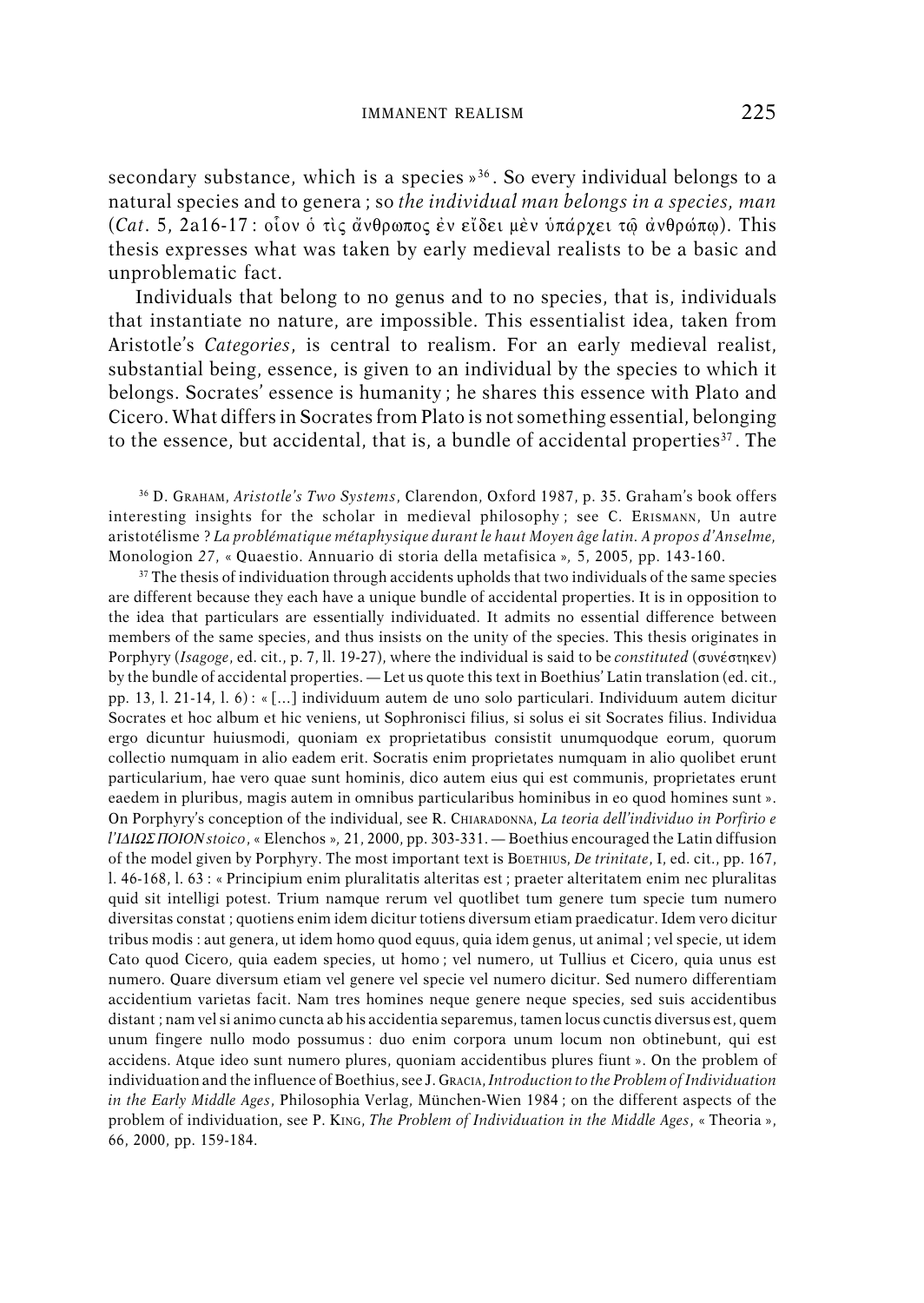individual does not have its own particular essence. Its substance comes from its instantiating a species : it is because Socrates instantiates completely the universal man that he has an essence, i.e. humanity. An individual is thus impossible without its species, since all that would be left would be a bundle of accidental properties lacking substance. Since the universal gives the individual its substance, an individual without universal would totally lack substance. For a realist, an individual has two components : the essence, which is universal and common to all the individuals of the same species $^{\text{38}}$ , and a bundle of accidental properties, which is unique and particular to each individual<sup>39</sup>. Anselm marks a clear distinction between what belongs to the *persona* (the individual) and what belongs to the *natura* (the specific universal which is common to all the individuals of a species) : 'man' refers to the species, whereas the first name refers to the person, the individual<sup>40</sup>:

« For the person was what was called Adam ; and the nature was what was called man ».

*Persona enim erat quod dicebatur ADAM ; natura, quod homo* (*De conceptu virginali*, XXIII, p. 165, ll. 11-12).

Just as an individual lacking substance cannot exist, an individual lacking its particular component, the bundle of accidents, cannot exist either. Each individual is in part unique (the *collectio proprietatum*), but has also a part which is common to all the individuals of the species. As we have seen, only this common part is substantial.

Odo describes the two 'parts' of the individual — the doctrinal foundation of early medieval ontological realism — by using the couple of expressions : *quod est* (that which the individuals of the species have in common : the unique specific substance) and *quod habet* (that by which an individual is different from the others, that is, the bundle of accidents which belongs only to it). So, he says of different individuals of a same species : *per hoc quod habent diversa sunt, per hoc quod sunt, unum sunt* (*De peccato originali,* 1082).

The individual's dependence on its species for its substantial being has several consequences. One of them is the ontological devaluation of the

<sup>38</sup> D. M. Armstrong ascribes to the realist a thesis which applies perfectly to the doctrine we are considering here : « I take it that the Realist ought to allow that two 'numerically diverse' particulars which have the same property are not wholly diverse. They are partially identical in nature and so are partially identical » (*Universals and Scientific Realism*, *I* cit., p. 112).

<sup>39</sup> For an analysis of the Anselmian theory of the individual and a detailed discussion of the relevant passages, see ERISMANN, Collectio proprietatum cit.

<sup>40</sup> See also ANSELM, *Epistola de incarnatione Verbi*, XI, ed. cit., p. 29, ll. 4-9.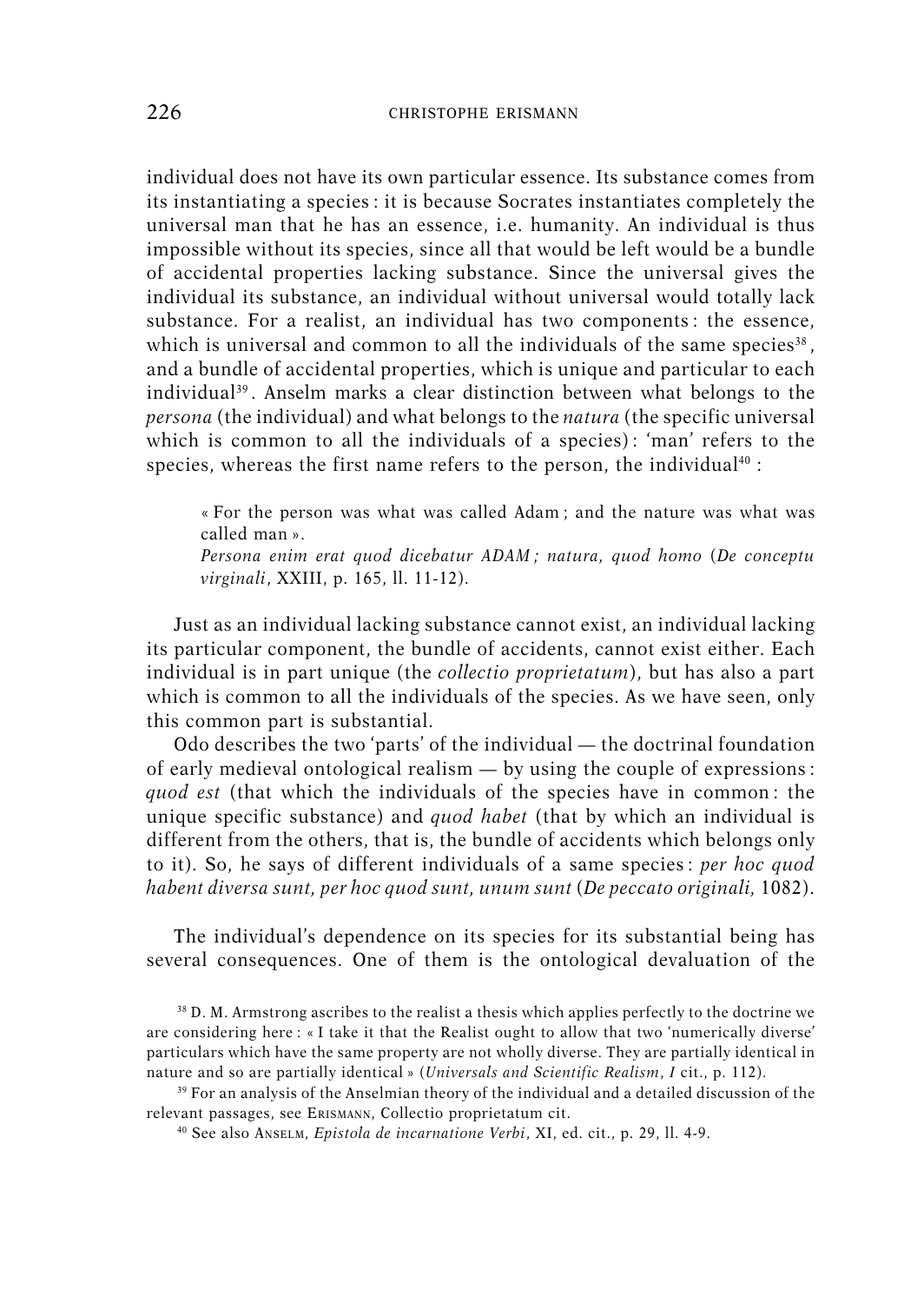individual. Since the individual has no particular substance and cannot exist without the substance it shares with the other individuals of the same species, it does not satisfy the criterion of ontological independence. Thus the tendency of the early medieval realists to abandon the notion of *substantia prima* — Eriugena is the best example of this<sup>41</sup> — in favour of other ways of referring to the individual such as *individua*, *atoma* or *numeri*. The rejection of the particular substantiality of the individual is a clear consequence of the rejection of bare particulars and of the admission of the ontological dependence of individuals on their universal. A new conception of the individual becomes necessary.

#### III. TOWARDS <sup>A</sup> NEW NOTION OF SUBSTANCE AND INDIVIDUAL

One can define the notion of substance according to different criteria. One can consider that, in order to be a substance, something has to be an individual — *this* horse and *that* man are substances ; or one can take ontological independence as a criterion for being a substance — a substance is an entity which does not require the existence of any other entity in order to exist<sup>42</sup>. Such a criterion is not acceptable for an early medieval immanent realist : it is probable that he could not have found in his ontology any entities satisfying this criterion. In the Aristotelian framework set out in the *Categories* and endorsed by the early medieval realists, there are primary substances and secondary substances. None of these two types of substances can fulfil the requirement of ontological independence.

The notion of primary substance (the individuals) is redefined by the early medieval realists, to the point of losing nearly all its original meaning : the individual has no proper substance ; it is only an instantiation of its species.

<sup>41</sup> Eriugena criticises the notion of primary substance by using the argument that, since all the substantial being of the individual is given by the species, nothing distinguishes substantially an individual from its species. See JOHN SCOTUS ERIUGENA, *Periphyseon*, I, 470 D-471 A, ed. E. JEAUNEAU, Brepols, Turnhout 1996 (CCCM 161), p. 42, ll. 1224-1235 : « Nam iuxta dialecticorum opinionem omne quod est aut subiectum aut de subiecto aut in subiecto aut in subiecto et de subiecto est. Vera tamen ratio consulta respondet subiectum et de subiecto unum esse et in nullo distare. Nam si, ut illi aiunt, Cicero subiectum est et prima substantia, homo uero de subiecto secundaque substantia, quae differentia est iuxta naturam nisi quia unum in numero alterum in specie, cum nil aliud sit species nisi numerorum unitas et nil aliud numerus nisi speciei pluralitas ? Si ergo species tota et una est indiuiduaque in numeris et numeri unum indiuiduum sunt in specie, quae quantum ad naturam distantia est inter subiectum et de subiecto non uideo ».

<sup>42</sup> We can mention the formulation of such a thesis by E. J. Lowe : « x is a substance if there is nothing y such that y is not identical with x and, necessarily, x exists only if y exists » (E. J. LOWE, *The Possibility of Metaphysics. Substance, Identity and Time*, Clarendon Press, Oxford 1998, p. 138).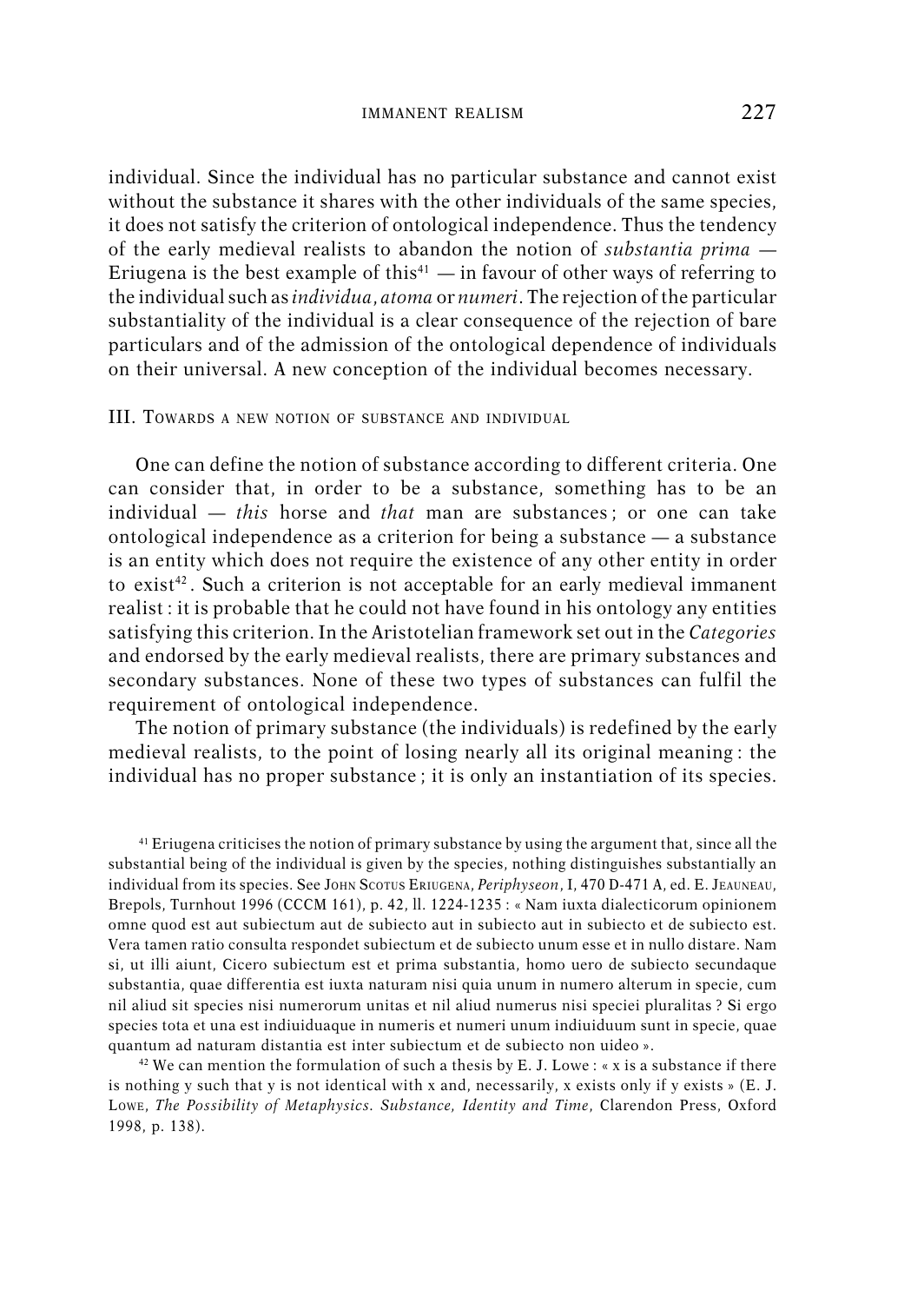From the point of view of substance, nothing distinguishes an individual from its species. Since all the substantiality of the individual comes from its species, it is dependent on the species. Since it lacks a proper substance everything substantial in the individual is common to all the individuals of the species — the individual is reduced to being a way of being of the specific substance instead of being itself an independent substance. It is ontologically dependent on its species in order to be a something.

Odo rejects the possibility of the individual's having something which is substantially more than the species :

« The orthodox respond in the following way to this question, and say that they view the relation of individuals to species as different from that of species to genera, for species have substantially more than genera. The genus does not suffice to constitute the substance of the species, because with respect to substance the species has a difference beyond the genus, and from the standpoint of substance the species is more than the genus. For man is more than animal, because man is rational, and animal is not rational.

Individuals have nothing more than the species from the standpoint of substance (*individua vero nihil habent substantialiter plus quam species*), however, nor with respect to substance are they any different from the species. For with respect to substance, Peter is nothing else but a man. That there are several individuals under one species, however, does not depend on something substantial, but on the accidents. For that reason, a single individual can be under a species, although a single species cannot be under a genus » 43 .

The individual is not, as it was for Aristotle, the paradigm of substance ; it is only that which manifests and instantiates what has now become substance in the first sense of the word, the common essence, i.e. the specific universal. So, from the point of view of substance, the individual is second with regard to the species : the conjunction of realism and essentialism brings about the thesis according to which if man does not exist, Socrates cannot exist.

<sup>43</sup> ODO OF CAMBRAI, *De peccato originali*, 1078 D-1079 B : « Contra hanc quaestionem taliter Orthodoxi respondent, et dicunt quod aliter se habent ad species individua, quam species ad genera ; nam species plus habent substantialiter quam genera, nec sufficit ad speciei substantiam genus, quia substantialiter habet species differentiam praeter genus, et plus est species substantialiter quam genus. Plus enim homo quam animal, quia rationalis est homo, et non est rationale animal ; individua vero nihil habent substantialiter plus quam species, nec aliud sunt substantialiter quam species. Non est enim substantialiter aliud Petrus quam homo. Quod autem sub una specie plura sunt individua, non facit hoc aliquod substantiale, sed accidentia. Ideo solum individuum potest esse sub specie, cum sola species nequeat esse sub genere ». Resnick's translation has been slightly modified.